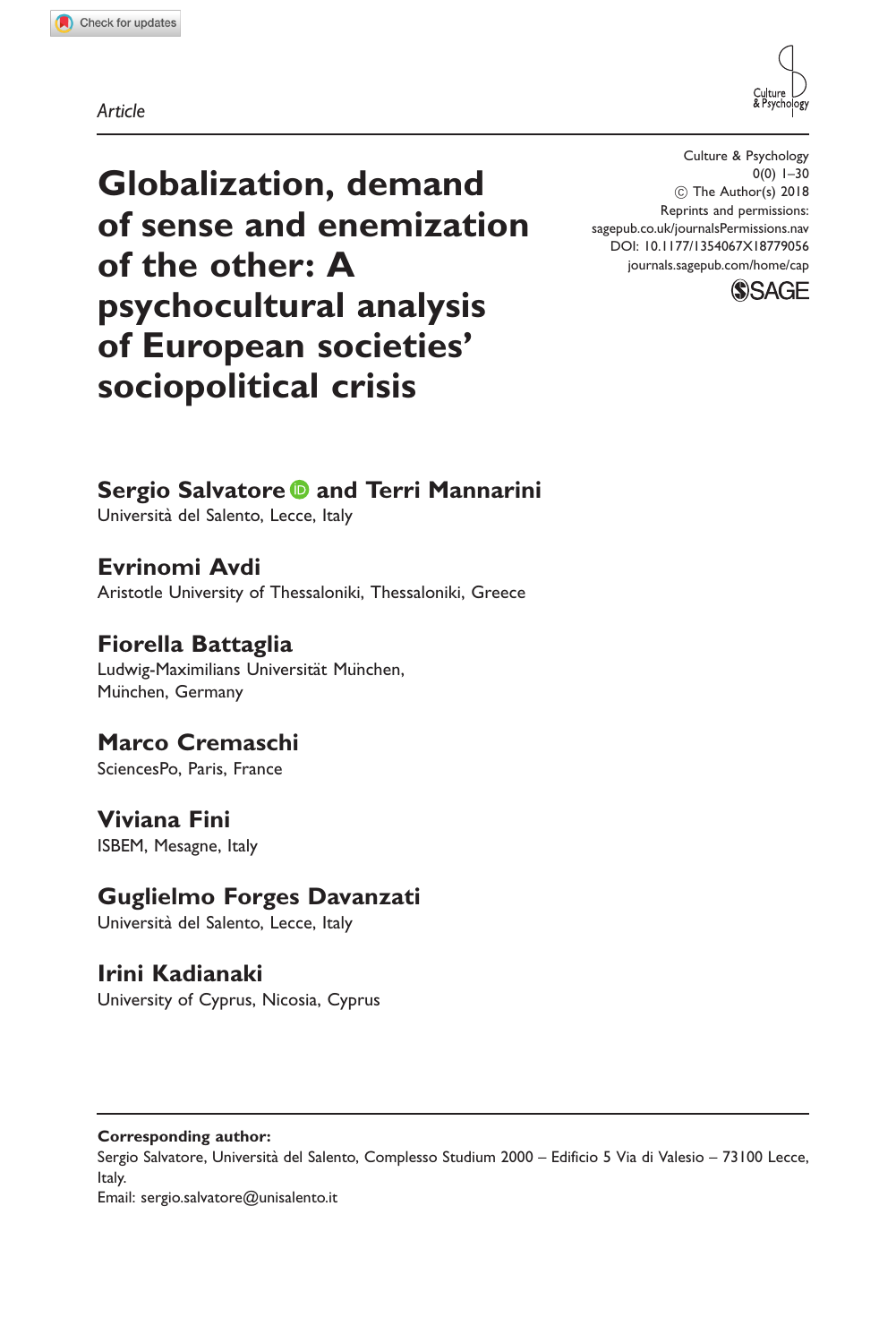## Anna Krasteva

Departament politicheski nauki, Nov b'lgarski universitet, Sofia, Bulgaria

Katrin Kullasepp Tallinn University, Tallinn, Estonia

### Anastassios Matsopoulos

School of Education, Department of Preschool, University of Crete, Rethimno, Crete, Greece

## Martin Mølholm

Aalborg University, Aalborg, Denmark

Rozlyn Redd University of Leicester, Leicester, UK

Alessia Rochira University of Salento, Lecce, Italy

Federico Russo Universita` del Salento, Lecce, Italy

### Alfonso Santarpia

Lab. de Psychologie Clinique, de Psychopathologie Clinique et de Psychanalyse (LPCPP), Aix Marseille Université, Aix en Provence, France

Gordon Sammut University of Malta, Msida, Malta

## Antonella Valmorbida

ALDA, Strasbourg, France

### Giuseppe Alessandro Veltri

Universita` di Trento, Trento, Italy

#### **Abstract**

The paper outlines a cultural–psychological interpretation of the current European societies' socio-institutional crisis. To this end, preliminarily, the cultural psychological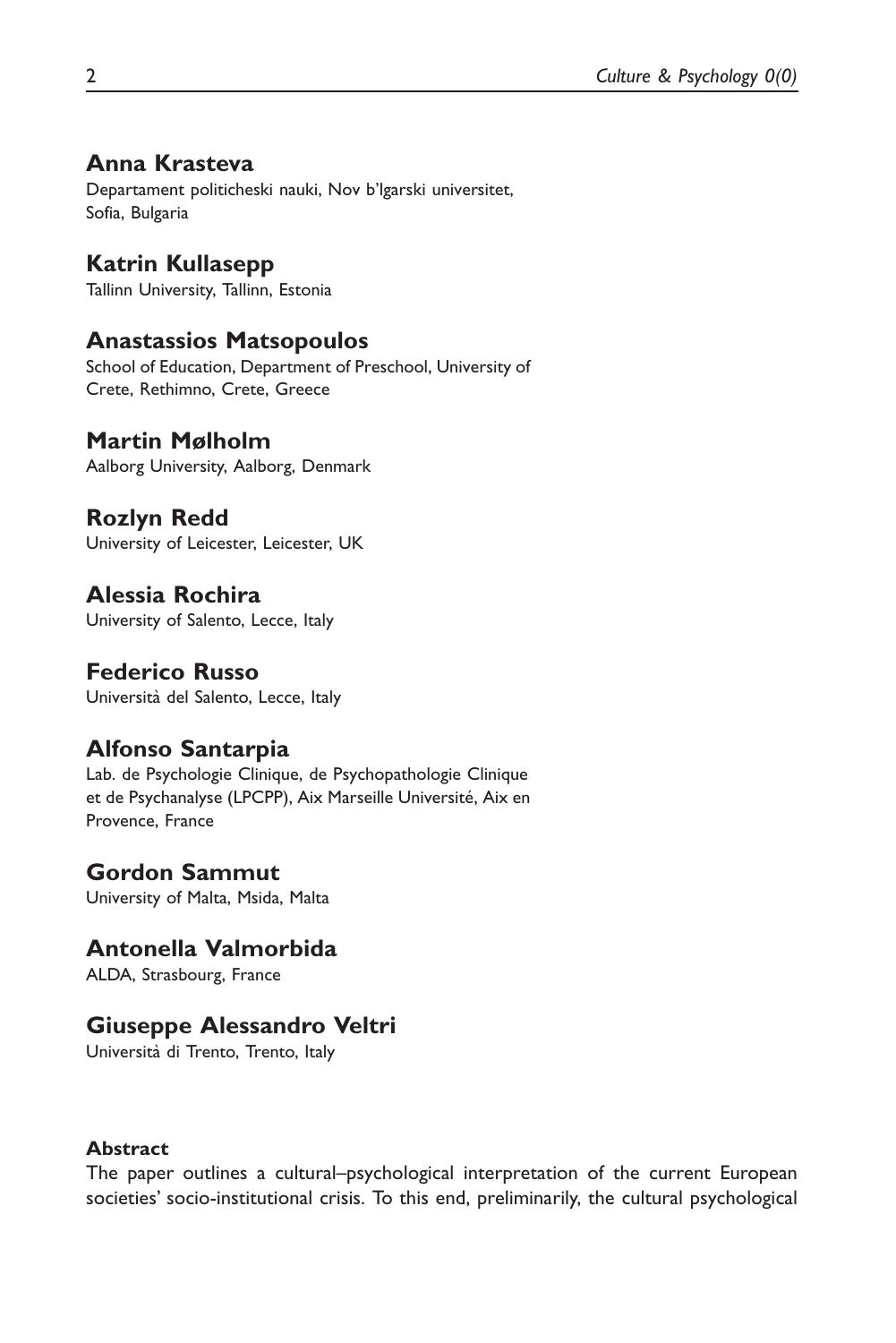view of social behaviour is outlined, focusing on the idea that socio-political choices depend on how people make sense of their world. Second, the paper provides an interpretation of the current socio-political European scenario of crisis, based on the main results of a recent study that has mapped the cultural dynamics underpinning some European countries. The interpretation focuses on two complementary facets: on the one hand, the lack of symbolic resources (defined: semiotic capital) enabling people to perceive the collective dimension of life as a lived, subjectively relevant fact of experience; on the other hand, the relevance of a cultural form (defined: paranoid belongingness) that channels a trajectory of sensemaking consisting of the affective connotation of otherness in terms of threat and enemy. Third, the paper deepens the interplay between these cultural dynamics and the social, political and economic conditions that may have been triggered by them. In that perspective, the function of semiotic regulation played by the enemization of the other is highlighted. The conclusive part of the work is devoted to discuss implications the analysis suggests for policy makers.

#### Keywords

Semitic capital, enemization of the other, symbolic universes, globalization, socio-political crisis, cultural dynamics

### Introduction

In the last two decades, the semiotic approach to cultural psychology has developed a new understanding of the mind, based on the recognition of the affective nature of sensemaking (Salvatore, 2016a; Valsiner, 1998, 2007, 2014; Valsiner et al, 2016; Zittoun, 2006). This approach sees culture in dynamic way, as an on-going process of sensemaking through which sensemakers shape the form of experience, and thus feel, think and act. From a complementary standpoint, the semiotic approach to cultural psychology highlights that the on-going process of sensemaking is constrained/channelled/mediated by generalized meanings embedded within the cultural milieu and working as affect-laden systems of assumptions (Salvatore & Freda, 2011; Valsiner, 2007). Accordingly, sensemaking is inherently social and situated – it is performed within and through the cultural milieu of which the sensemaker is part – and it implies always an affirmation of identity: people feel, think and act in a certain way and in so doing they strive to make their social life a lived reality fulfilling the sense of who-one-is.

Cultural psychology's highlighting of the role played by sensemaking in shaping how mind works has led to a re-conceptualization of many psychological and psycho-social phenomena – e.g. education, memory, imagination, creativity, psychotherapy, work behaviour, health – in innovative ways. Alongside this direction of theoretical development, in more recent years, two further directions of inquiry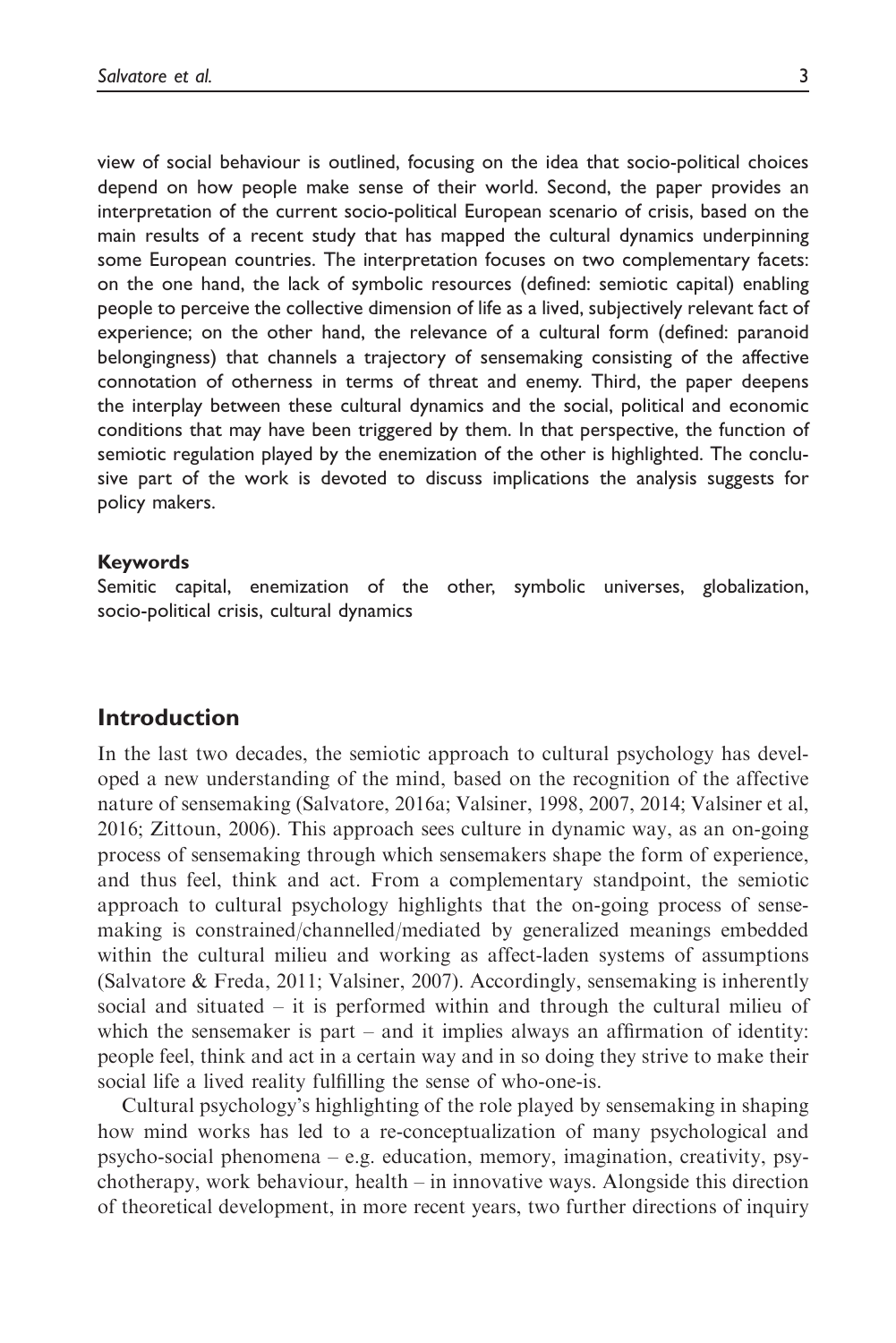have emerged. On the one hand, the elaboration of a cultural psychological general theory of intervention, grounding – on the semiotic view of how mind works – a methodological framework for promoting psychological and psycho-social change (e.g. De Luca Picione et al. in press; Salvatore & Valsiner, 2014; Sammut et al., 2016). On the other hand, an interest in macro-social phenomena characterizing the current historical scenario – e.g. globalization, immigration, irregular economy, institutional dynamics – (e.g. Magioglou, 2014; Salvatore, Gennaro, & Valsiner, 2014; Salvatore et al., 2009; Schliewe, Chaudhary, & Marsico, 2018). These two directions of inquiry are signs of growth – they show that there has been a broadening of the spectrum of cultural phenomena the theory is able to address; at the same time, they offer further chances of conceptual innovation, by perturbing the theory with considerations of new challenging phenomena, and in so doing compelling it to develop (Salvatore & Valsiner, 2010).

This paper intends to make a step ahead in the aforementioned directions, providing a cultural psychological interpretation of the current European societies' socio-political scenario. To this end, it moves from first results of a cultural analysis of a group of European countries carried out recently (Salvatore et al., 2018). These findings are presented in light of some new concepts (e.g. semiotic capital, enemization) elaborated for the sake, on the one hand, of highlighting the role that affective semiosis plays in macro-social cultural dynamics (characterized by a complex intertwinement of institutional, socio-economic and psycho-social phenomena) and, on the other hand, of building an interpretative framework grounding the definition of strategies for counteracting the crisis.

### Times of institutional crisis, times of intolerance

In recent years elections in European Union (EU) countries have been generally regarded as a moment of truth for European institutions. As the 2017 electoral results in the Netherlands and France showed, the pro-EU positions have emerged winners again, and this has returned a bit of confidence in the future of European integration. Yet Euroscepticism is anything but defeated – its relevance lies in the very fact that European institutions have become a matter of debate, with any electoral competition transformed into a referendum about them.

On the other hand, the politicization of European monetary and institutional integration is the tip of a quite larger iceberg made up of socio-political turbulences crossing European societies (e.g. weakening of the partnership among European countries, authoritative evolution of democratic systems as well as the rise of far-right and/or populist parties, waves of xenophobia, more or less soft racism, no-immigration and no-Romani rhetoric, religious radicalization and the return of anti-Semitism). These turbulences have an evident common ground – they represent the various forms of intolerant closure towards the other, whatever this consists of (e.g. other States, the 'bureaucrats in Brussels', the political caste, refugees, Romani people, homosexuals, Muslims, etc.).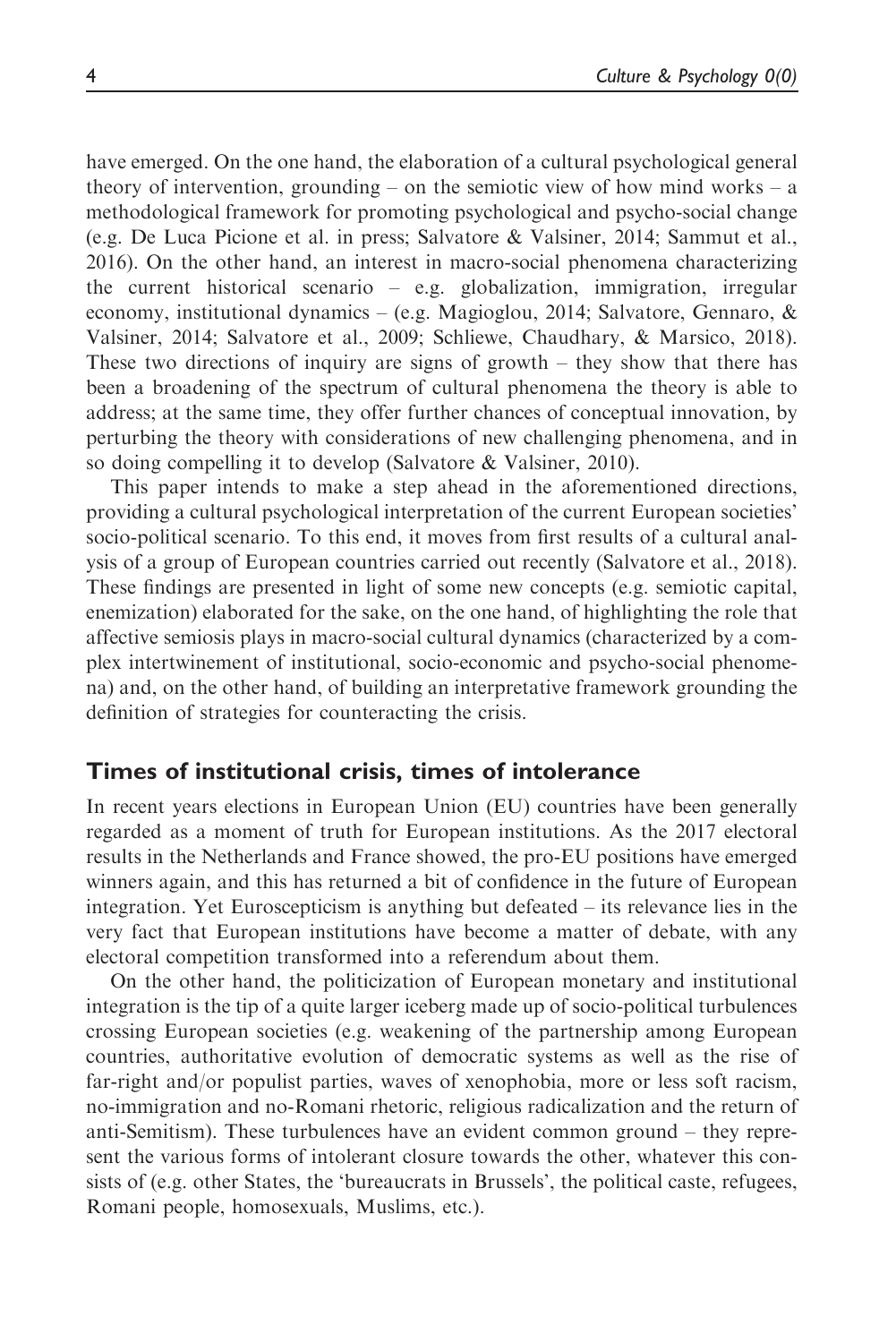The progressive spread through society of those forms of intolerance, coupled with their increasing emotional intensity and appeal, are quite alarming signals, similar to what happened in Europe prior to the Second World War.<sup>1</sup>

It is largely accepted that the current scenario of socio-political crisis is a result of the social effect of the Great Recession, prompted by the 2007 US subprime mortgage crisis. From a complementary standpoint, many authors have highlighted the critical impact of deeper inequality dividing European societies from within (e.g. Piketty, 2013/2014; Utting et al., 2012; Wilkinson and Pickett, 2009). Yet several convergent considerations lead us to recognize that the current sociopolitical crisis cannot only be viewed as a direct consequence of the serious worsening of European societies' economies and consequently of large segments of people's living conditions (i.e. unemployment, reduction of public services, personal debt).

First of all, while it is true that the anti-systemic protest against the economic conditions and the request to quit the Euro are part and parcel of the political offer of populist and far-right parties from all around Europe, it is also true that they are embedded within – and fuelled by – a broader narrative that has at its core the defence of identity threatened by migration fluxes, Islamization (Sammut et al., 2017), and, at least in some countries, identity threatened by ethical themes (e.g. opposition to civil rights for lesbian, gay, bisexual, and transgender [LGTBs]). Thus, the fact that such a narrative has proven appealing to large segments of the European population suggests that what people see as the core critical condition to face is not the economic situation in itself, but the broader sentiment of being attacked in their way of life (e.g. values, forms of life, habits, safety) by a whole set of social, economic and political circumstances. This is even clearer in the case of opposition to inclusive migration policies. It is clearly and widely recognized that these policies bring important economic advantages to the host countries, though these advantages are not necessarily distributed equally within the population, due to the fact that high income people have more chances to take advantages, whereas non-skilled workers and people depending on welfare are subjected to negative impacts. Yet, it has been highlighted that the negative political opposition to inclusive policies – as signalled by populist voting – proved to be higher among the petty bourgeoisie, whereas it was lower among non-skilled manual workers and segments of population characterized by higher dependence on social welfare, namely among those segments that should be more interested to defend themselves from the negative impact of migration on their socio-economic status (Inglehart & Norris, 2016). The Brexit referendum is a clear example of how people do not make political choices in accordance with the optimization of their own economic interest alone – indeed, the economic effect of the UK quitting the EU was impossible to foresee at the time of the referendum, in view of the on-going interplay of a very large set of political, financial and cultural factors – on the impossibility of grounding the pro-con Euro position on an economic basis, see Davanzati (2017).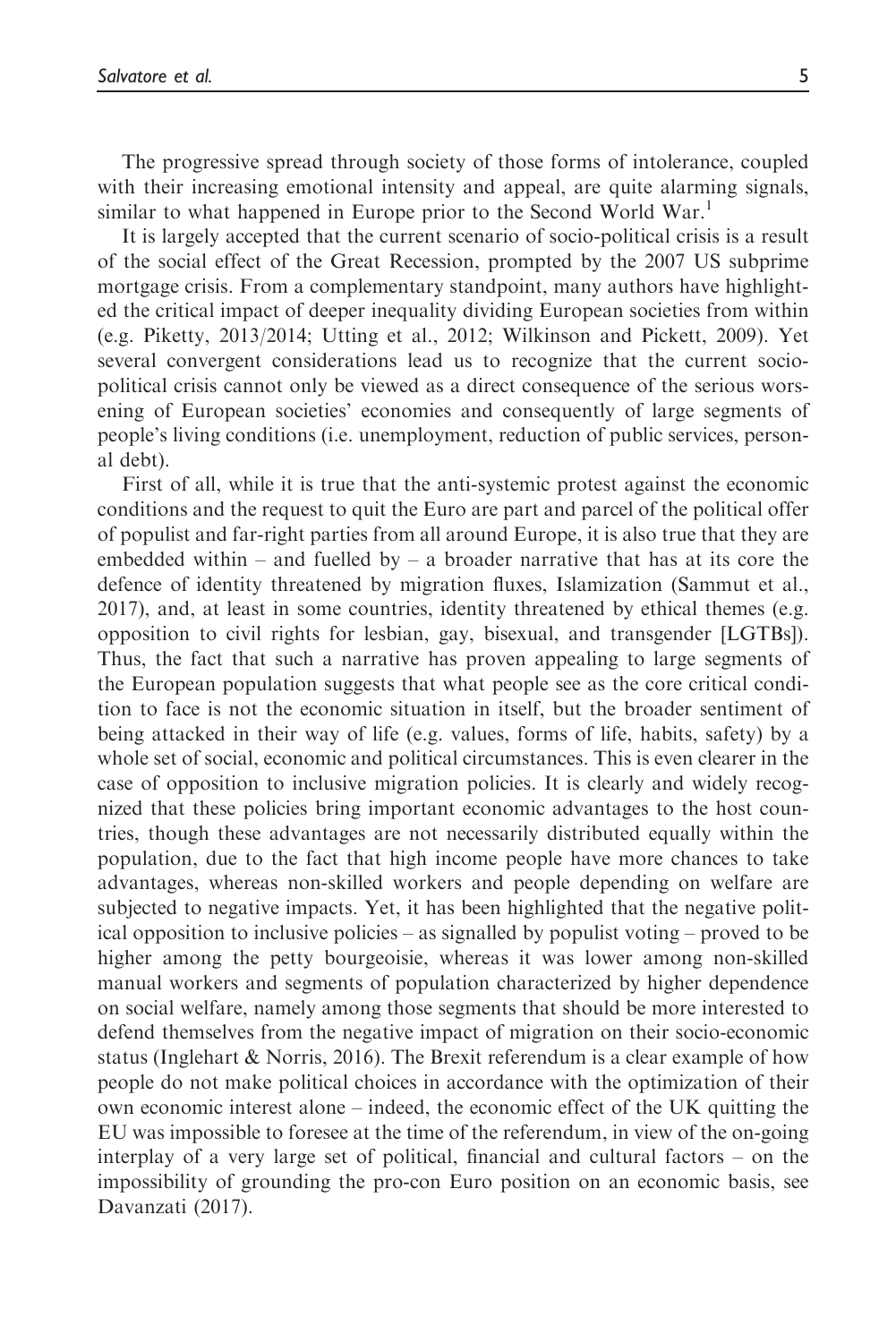

Figure 1. Negative image of European Union over EU population (Source: Eurobarometer; authors' elaboration).

From a complementary standpoint, it is worth observing that the anti-systemic and anti-EU attitude is not solely associated with the economic crisis. Figure 1 shows the incidence of the negative image of the Europe Union across the EU population (our elaboration based on Eurobarometer data). As can be seen, this started to increase greatly in parallel with the onset of the economic crisis (more particularly from 2009) and then it followed the inverse-U trend of the crisis until 2014. Yet from that year – therefore more or less coinciding with, on the one hand, the refugee crisis and, on the other, the intensification of the terrorist threat  $-$  it started to rise again, despite the improvement of global economic conditions. Again, it can be noted that the relation between the 12 UK macro-regions' gross domestic product (GPD) and the percentage of the UK Leave votes over the whole electorate is inverse yet low and not significant  $(r = -.239)$ ; authors' secondary analysis of the UK's Central Electoral Commission and Eurostat data). To take a further instance, polls of the second half of 2016 estimated the far-right German populist party (AfD) as the third force (about 15%) of Bavaria, the richest German Land. Similarly, as the very name suggests, the main electoral settlement of the 'Lega Nord' – the far-right Italian populist party – is the Northern part of the country, namely its richest area.

#### Socio-political crisis and cultural dynamics

The considerations proposed above are not intended to deny the role played by economic issues in the current socio-political crisis, but they make us look more deeply into the linkage with the general dynamics of making broader society.

To this end, according to a copious pluri-disciplinary literature, it is worth assuming that people are not guided by the maximization of economic utility (e.g. Granovetter, 2017). Rather, they make decisions and act by reason of the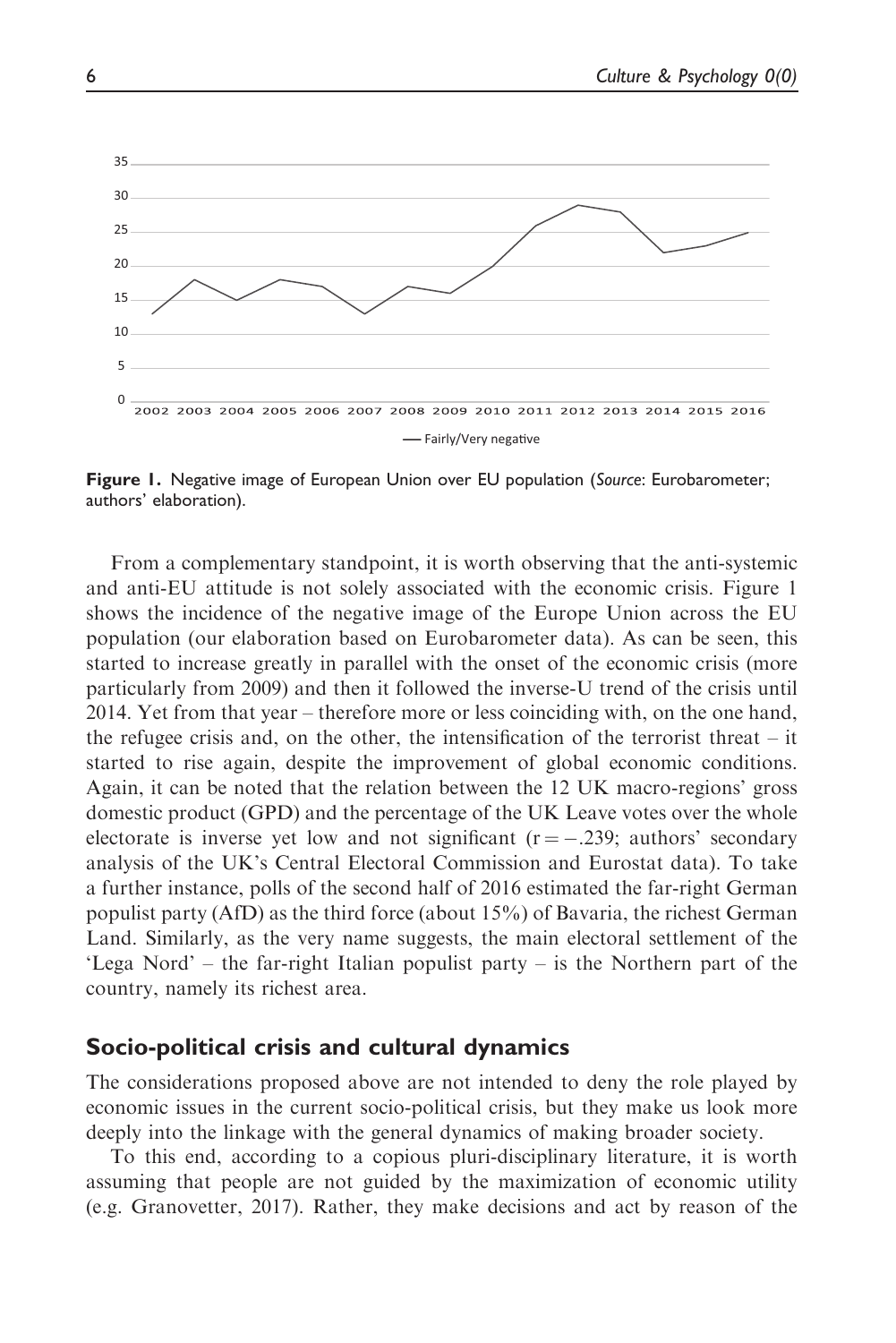fundamental need to make experience meaningful (Salvatore et al., 2009; Valsiner, 2007). This does not mean that people are irrational and void of economic interest, but that what they consider good and useful and the way they weigh up pros and cons depends on how they interpret the situation they are involved in. Accordingly, it is not the economic status in itself that motivates people's political attitude, but the way this status is interpreted as indicative of a more general individual and collective condition.

For instance, with regards to voting behaviour, in their analysis of populism, Elchardus and Spruyt (2015) state that '[the] economic position will not have a direct effect on populism, and that its effect will be mediated by an interpretation [...]. Feelings of relative deprivation can provide such an interpretation' (p. 6).

Long gone are the days when voting was only considered a function of economic self-interest (Downs, 1957). Several studies have highlighted that political attitudes are affected by general considerations concerning the whole society (Mutz, 1998) and many other non-economic factors contribute to orientate people's voting choices (Baldassarri, 2013). Political scientists noted that the traditional social cleavages that had structured the configuration of European party systems since the second half of the 19th century (Lipset  $\&$  Rokkan, 1967) were gradually replaced by a value-based conflict that has little to do with economic considerations (Kriesi et al., 2008). Not surprisingly, identity appears to be more powerful than economic considerations in explaining support for to European integration (Hooghe & Marks, 2004). And identity motivations are proving to be less and less positive – that is, aimed at supporting a certain worldview – and more and more negative/oppositional – that is, to get rid of the political caste, against privileged city-dwellers, and so on (Cramer, 2016; Rosanvallon, 2006/2008).

More in general, several authors have highlighted the nexus between the sense of uncertain and unsafety fuelled by the dynamics of the socio-economic scenario of globalization, and the centrality gained by identity issues (e.g. Kinnval, 2004; Strandell, 2016). This nexus is easy to recognize in the life of everyone. Therefore, it could appear somewhat self-evident: even a little baby knows that when it lets go off an object from her hand it falls down; similarly we are used to the fact that unsafety and uncertainty raise the emotional need of restoring the sense of oneself and reaffirming who one is.

On the other hand, as physics has modelled gravity beyond the experiential recognition of it, we need a deeper comprehension of the psycho-social mechanisms underpinning the nexus between socio-economic conditions, their impact on people's lives, and identity issues (along their manifestation in terms of intolerance, distrust, anti-systemic attitude, etc.).

Consistently with the theoretical framework adopted, the current analysis assumes that in order to move in that direction, it is relevant to consider the role played by cultural dynamics. Accordingly, the analysis focuses on the affect-laden systems of meanings embedded within the cultural milieu, through which people make sense of their life conditions and respond to them, and in so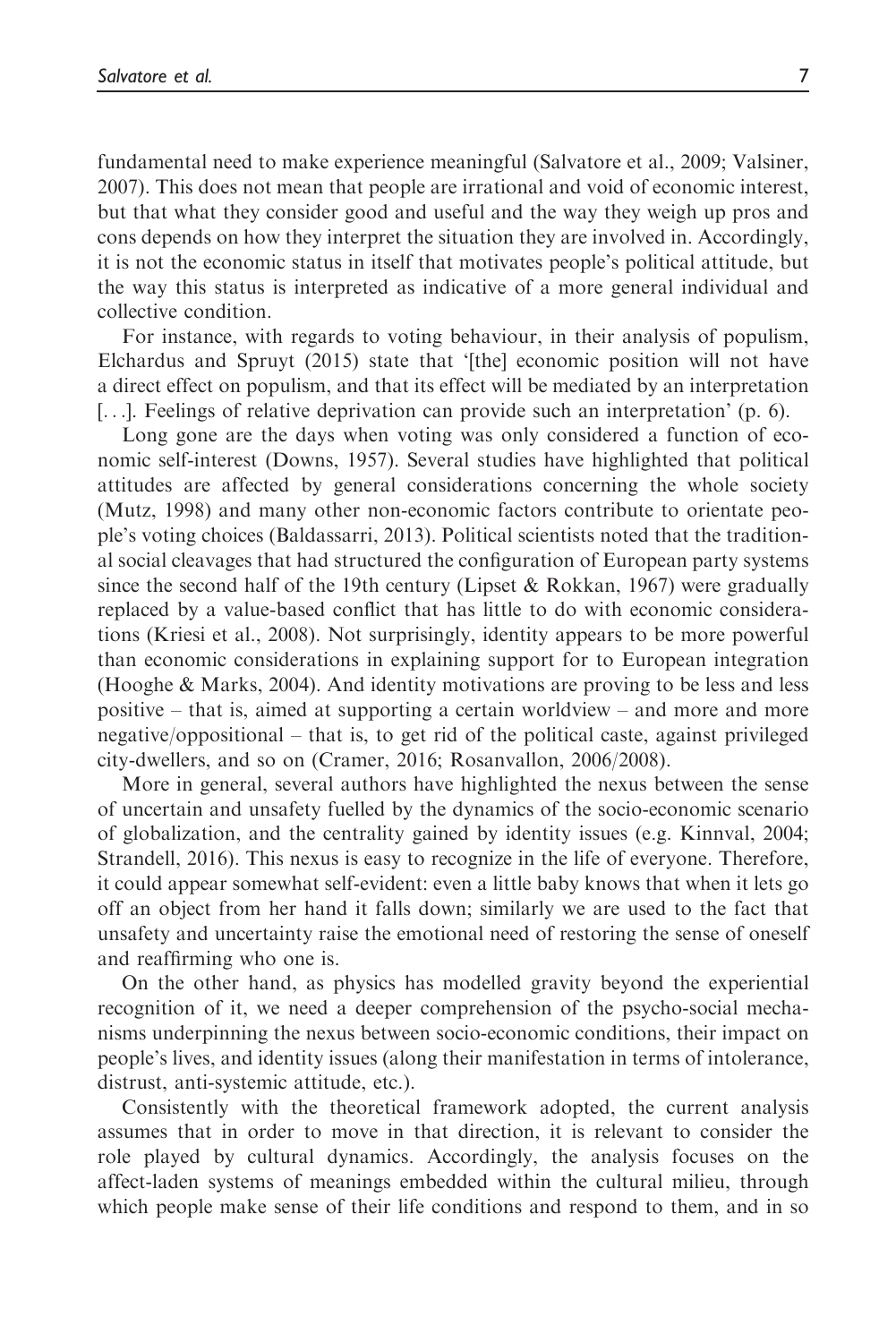doing contributing to the very process by which they are shaped in turn (Valsiner, 2014).

#### The European cultural milieu

Recently, Salvatore and colleagues (2018) reported the findings of an analysis of cultural milieus of European societies (more specifically, results concern four countries: Estonia, Greece, Italy, and UK). The analysis was based on an online multiple-choice questionnaire designed for detecting generalized meanings comprising the cultural milieu (Ciavolino et al., 2017) (the authors term these 'symbolic universes'). The questionnaire is grounded in a methodologic framework integrating psychoanalytic and psycho-cultural theories (Salvatore & Venuleo, 2013; Salvatore & Zittoun, 2011) and it is aimed at mapping the latent affective oppositional structures underpinning modes of interpreting reality. To this end, the questionnaire was designed for detecting global patterns of responses, each of them transversal to different domains of experience, therefore interpretable as the marker of a generalized, affect-laden meaning.

The survey mapped five symbolic universes, each of them corresponding to a basic, embodied, affect-laden generalized worldview: (1) an ordered universe, (2) a matter of interpersonal bond, (3) a caring society, (4) a niche of belongingness and (5) a hostile place *(others' world)*. Moreover, based on the possibility for associating each respondent with the symbolic universe that is representative of her/his response profile, the distribution of the symbolic universes over the countries in the analysis was carried out. Finally, due to their content (e.g. trust in rules and institutions, universalistic attitudes, recognition of otherness), authors interpreted the first (*ordered universe*) and third (*caring society*) symbolic universes as semiotic capital.

As defined by Salvatore and colleagues (2018), semiotic capital denotes a set of symbolic resources (e.g. meanings, cognitive schemas, values, social representations, attitudes, behavioural scripts, etc.) that enable individuals to interiorize the collective, supra-personal dimension of life, namely to experience the systemic regulative framework as a vital dimension, a concrete fact impacting the ways of thinking and acting.

Two relevant facets unveiled by such an analysis of the cultural milieu are worth considering.

Lack of semiotic capital. First, the sample of European societies under analysis proved to have a marked *lack of semiotic capital*. Less than one in four respondents proved to be associated with the symbolic universes *ordered universe* or *caring* society. This is the same as saying that less than  $25\%$  of European seems to have access to the semiotic resources of their cultural milieu that enable the interiorization of the collective dimension of social life, therefore to live it as a fact of experience.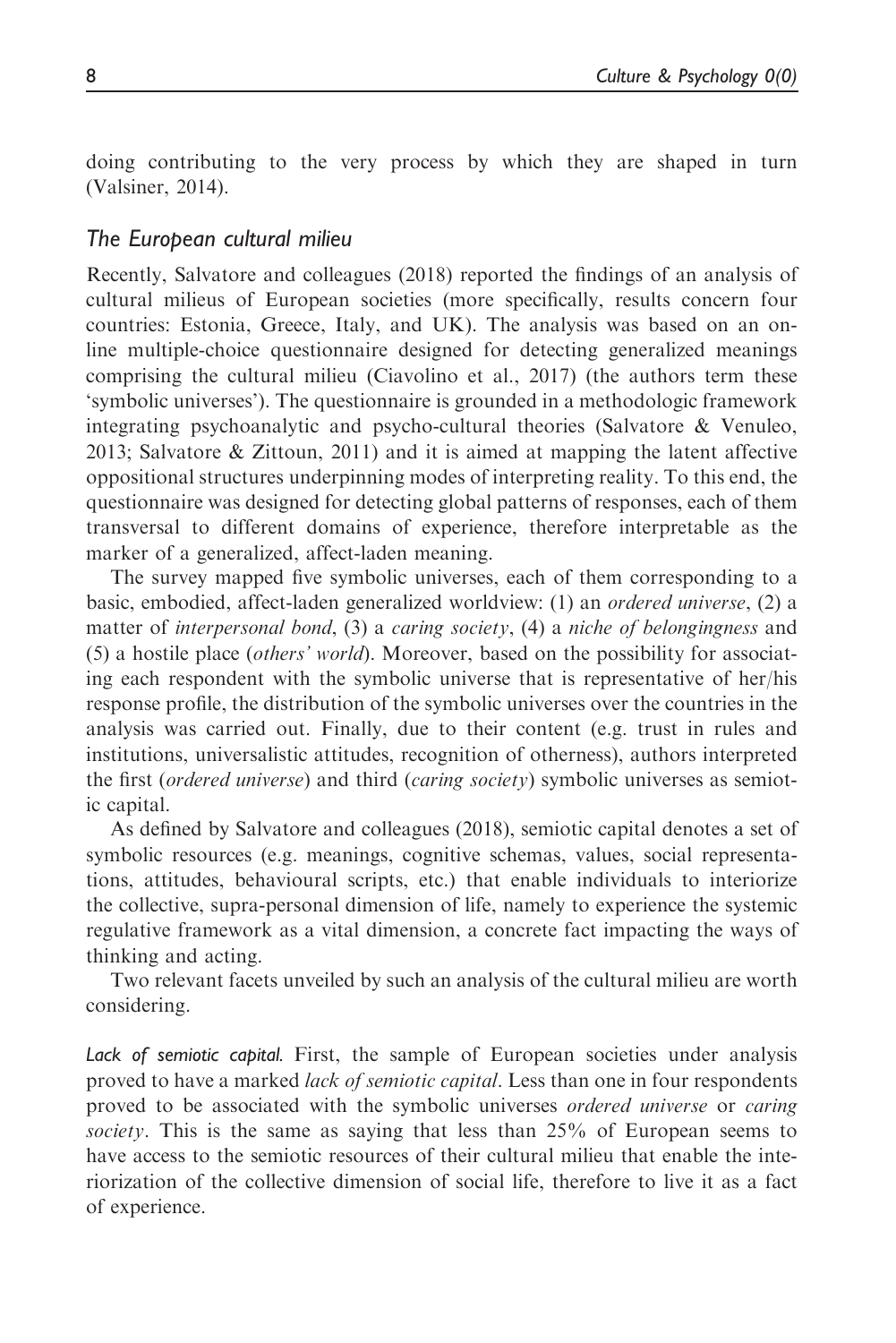The concept of interiorization underpins the notion of internalization, coming from both psychoanalysis and cultural psychology, which concerns the process by which representational content is experienced and endowed with *value of life*, (the concept of value of life is proposed by Salvatore, 2012; see also Salvatore, 2016a), namely as a lived experience of something that exists-out-there. Indeed, not all representations (thoughts, beliefs, descriptions, forecasts) are experienced as endowed with value of life. For instance, only in certain cases is one carried away by a film and immersed in it to the extent that one feels it as part of one's actual life. Behaviours and decisions (e.g. smoking, gambling, paying taxes) can be considered as not depending only on the foreseeing of their consequences, but also on the level of internalization of such consequences, namely how actual and concrete they are felt to be by the decision maker.

Consider the following vignette as a way of showing what the internalization of the systemic framework means. Take two individuals – Tom and Dick – at a traffic light that is red. The road is free of cars and the visibility is optimal. After having checked that no risk is present, Tom decides to cross the road, Dick decides to wait for the green light. What marks the difference between Tom and Dick's choices? If we want to use the notion of semiotic capital to explain this difference, what distinguishes Tom and Dick is the field of experience assumed as frame for their choices and actions. For Tom the field of experience making up the world of his actions is the local, contingent experience of the relation with potentially present car drivers. Given that no cars were on the horizon, Tom decides to cross. Instead, Dick's field of experience is given by the systemic order, as it is instantiated by the abstract traffic rule. Dick's decision is a function of this abstract, exogenous rule, rather than of the situated, endogenous state of the relation with the other actors (i.e. the car drivers). In sum, what distinguished Tom and Dick is neither the level of knowledge of the normative framework (Tom knows the rules of the game – pedestrians may not cross the road when the light is red) nor the prediction of the consequence of their decision (Dick knows that there is no risk in crossing the road). Rather, the difference is in the framework of experience adopted, and due to it those elements of reality that were made pertinent, namely having value of life for them: the local contingent circumstances of social action (Tom's framework) vs. the abstract systemic framework in which such social action is embedded (Dick's framework). In brief, what distinguishes Dick from Tom is the fact that the former has access to semiotic resources fostering the internalization of the systemic framework.

Given that the collective dimension can work as a normative framework only if it is felt to be a vital dimension, the lack of semiotic capital means that the systemic rule, even if it can be recognized at the cognitive level, is unable to guide individuals' thoughts and actions.

More importantly, not only does the systemic rule not regulate desires and actions but, at the same time, it does not exert any normative power to counterbalance the domination of local and private contexts, such as family, friends, particular memberships, personal worlds, private and group interests. In fact,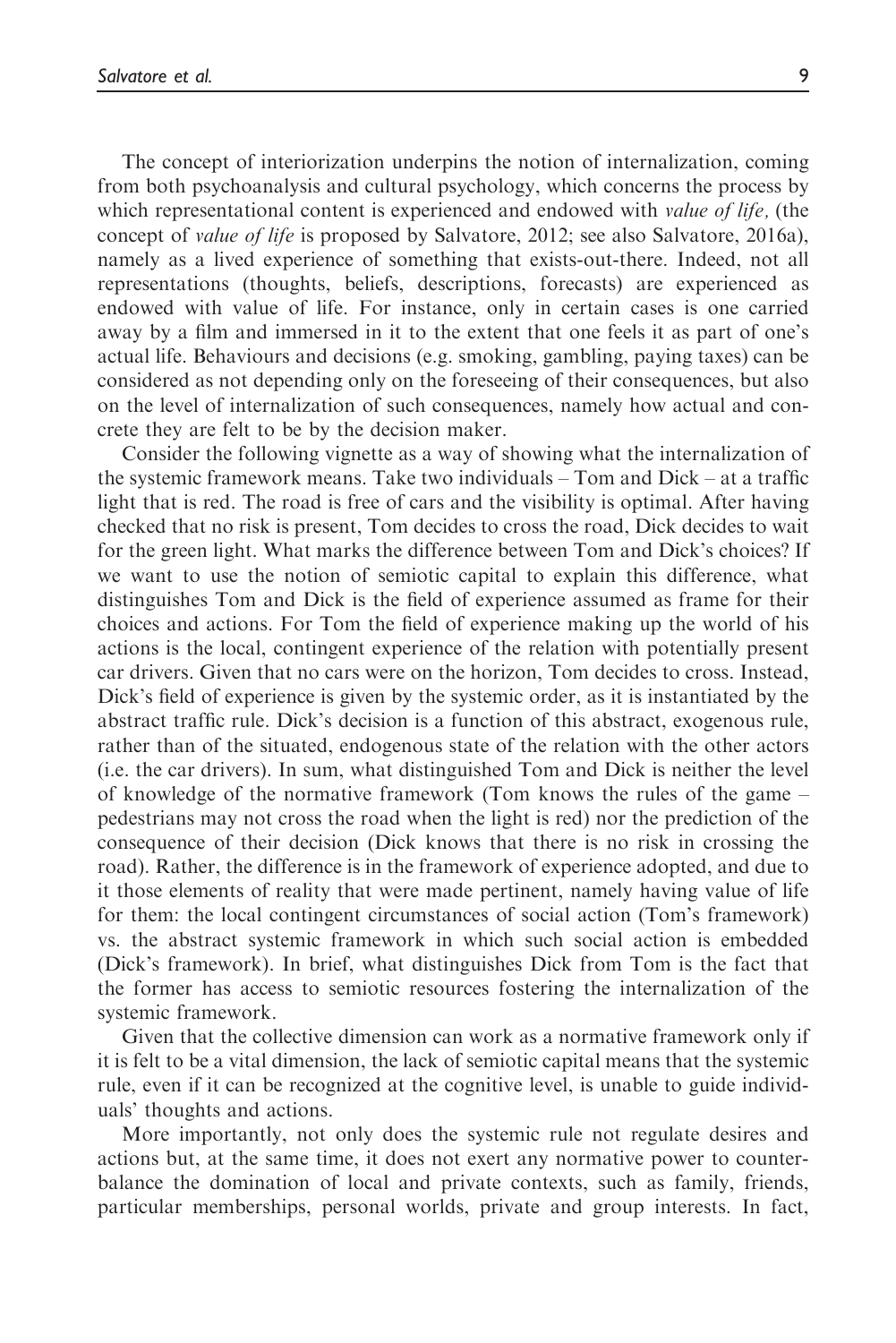the systemic regulative framework can work as a regulative principle of human life and subjective experience to the extent individuals are able to perceive it in its existential valence. Hence, the lack of semiotic capital in the cultural milieu of European societies facilitates the hegemony of local and private contexts in the process of identity formation – for many people the systemic regulative framework is nothing but an abstract concept, without any relevance to the construction of their individual and social identity. The ongoing debate about the recent Italian law which made vaccinations for children compulsory demonstrates the weakness of semiotic capital in the Italian cultural milieu. Beyond the pros and cons, the debate reveals that, in the main, health is perceived as a private matter resting merely on personal decisions and preferences whereas the interconnections with the public interests do not have the same existential salience.

It is worth highlighting a relevant implication that is noted in the previous example. Not any form of disengagement and distance of citizens from institution is due to lack of semiotic capital. Indeed, in some cases, the distance can result from the deliberate unwillingness of citizens to accept the norms of institutions they do not trust. The mistrust may be due to the fact that the institution is seen as conflicting with the systemic rule and for this reason it is criticized/confronted. Therefore, in such cases, unwillingness is a sign of high semiotic capital, rather than the opposite.

Thus, it has to be underlined that the notion of semiotic capital does not imply a functionalist approach – as it would if semiotic capital necessarily entailed people's cooperation with institutions and willingness to systemic integration. On the contrary, the competence to recognize the systemic rule can lead people to conflict with institutions that are perceived to violate the systemic rule.

Enemization of the other. Second, the cultural milieu of European societies appears to be characterized mainly by a cultural form that can be considered the expression of a paranoid interpretation of belongingness (henceforth: paranoid belongingness). Specifically, the analysis of the cultural milieu disclosed that a significant proportion of European citizens (about 40%, of the sample, though with differences among countries) views the external world as if it were full of threats able to disrupt their vital spaces (Salvatore and colleagues (2018) defined the worldview [i.e. symbolic universe] comprising this cultural form: 'Niche of Belongingness'). Facing this global menace, individuals resort to their system of belongingness in search of protection, considering it as the only form of survival.

This worldview has been defined 'paranoid' without any reference to its psychiatric meaning; rather, consistently with both social cognition (Kramer, 1994, 1998; cf. § 4.1) as well as psychoanalytic theory (Klein, 1967),<sup>4</sup> the notion is intended here to refer to a very basic form of affective sensemaking that leads to personify the critical event that constrains/obstacles individual action and desire, and to perceive it as an active threat, an enemy with a destructive will that one has to defend oneself from. To use psychoanalytic terminology, the absence of the good object is lived as the presence of the bad object (Klein, 1967).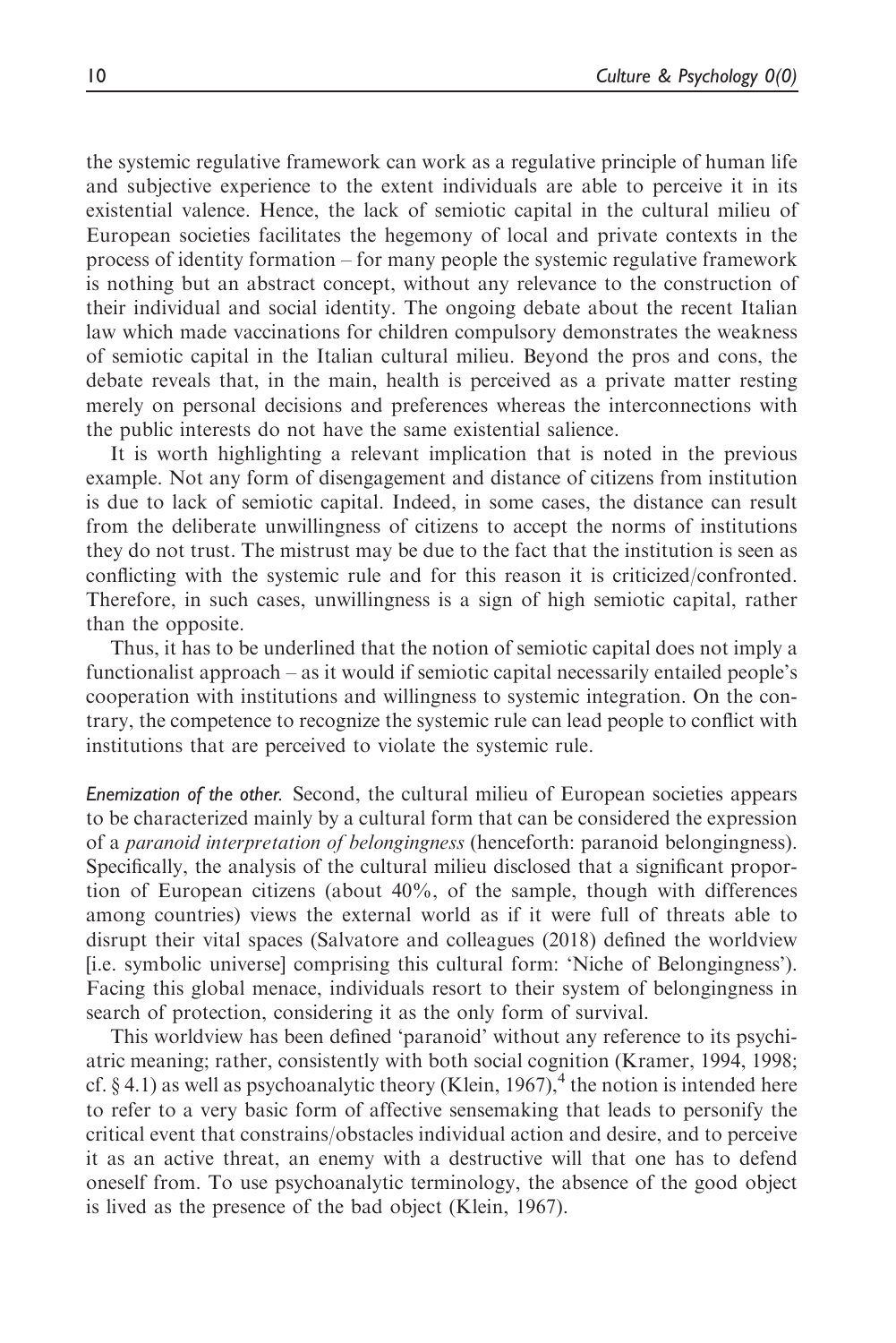Also Kramer (1994, 1998) use the term 'paranoid', without any psychiatric implication. According to this author, it consists of a form of social cognition, characterized by hypervigilant and ruminative modes of processing social information.

Paranoid belongingness denotes a spiral link between identity and connotation of the other as enemy: identity (the we) is constituted because and in the form of the emotional construction of the other as enemy. In other words, 'we-ness' originates from the striving to defend oneself from external threats and, at the same time, develops because of the enduring perception of others as threatening enemies. Accordingly, paranoid belongingness can be seen as an extreme and at the same time a far different form of community linkage, that turns it from a system of bonds for into a system of bonds against.

It is worth highlighting that this semiotic dynamics shows a specific trait within the broadly shared recognition of the role played by group belonging in the identity formation process. Indeed, while the most acknowledged perspective (Social Identity Theory – cf. Tajfel  $&$  Turner, 1986, and Social Categorization Theory – cf. Turner et al., 1987) posits that the perception of the in-group is based on the concurrent differentiation from the out-group, but not necessarily on its representation as an enemy, paranoid belongingness entails that the perception of otherness as the enemy is constitutive of individual identity. In other words, we-ness (and therefore I-ness) exists thanks to the enemization of the other.

### The cultural milieu as explicative dimension. The enemization of the other

The analysis of the cultural milieu outlined above provides an empirical based framework for a better understanding of major critical issues of the current European socio-political scenario, such as the centrality assumed by identity issues, the weakening of support for EU institutions as well as the wave of intolerance and aversion towards others, as manifested in social (e.g. xenophobia, hate crime) and political forms (e.g. populism, increasing support for far-right parties). More specifically, the detection of the incidence of paranoid belongingness enables us to understand some important facets that cannot be grasped at the level of simple observation.

First, as explained above, paranoid belongingness is an emotional construction based on the enemization of the other as inherent in the making up of identity. Accordingly, one has to recognize that intolerance/aversion is not only the effect/ reaction of the threatening power attributed to the other. In fact, the representation of the Other as an enemy to defend oneself from (and/or to attack) is constitutive: it is the semiotic mechanism of identity that is dominant in the current historical stage; it is the way a large segment of the population satisfies the need for identity. Needless to say, this does not deny that the other can be consistent with and even anticipate its representation as enemy.<sup>2</sup> Yet, such 'collaboration'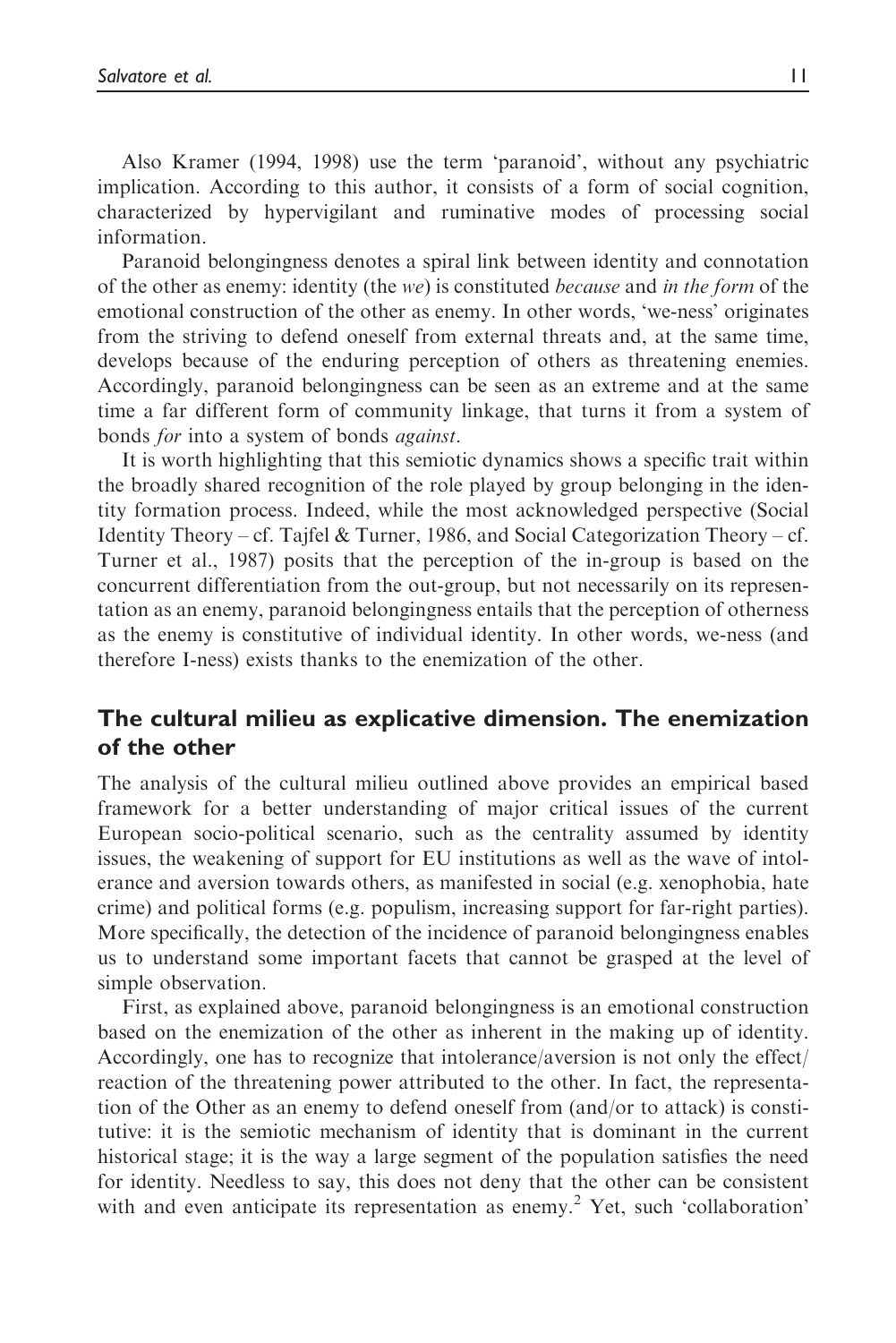with its own enemization accelerates and radicalizes the process, but it is not a necessary part of it. If one were to need a counter-proof of how the enemization of the other is independent from the actual aggressive force of the other, just consider how it works in the stigmatization process of social categories that offer no reason to be considered a source of peril (e.g. homosexuals, Jews).

Second, it is worth taking into account that paranoid belongingness is a sensemaking process lacking a specific object. Indeed, due to its emotional, affect-laden characteristic, it works in a generalized and homogenising way, as the mode of making sense of *otherness* – rather than of specific social objects (Salvatore  $\&$ Freda, 2011; Tonti & Salvatore, 2015). Once the world is perceived as the conflict between the besieged we and the threatening they, any relevant element of experience can only be either part of the in-group or the enemy.<sup>3</sup> It follows that it is necessary to consider any single critical form of the current socio-political scenarios (i.e. xenophobia, logics and modes that are less and less representable of the EU institutions, radicalization, etc.) as one of the different sides of the same dice. Needless to say, this does negate the different socio-political implications of any specific critical phenomenon and event, nor the specific process and conditions associated with each of them. Rather, it serves to recognize the need for consider phenomena of intolerance as the contingent manifestations of the very same fundamental systemic dynamics of identity construction – that need to be dealt with as such.

Third, it has to be recognized that European societies seem to have few semiotic 'antibodies' to counteract the capacity of paranoid belongingness to shape the socio-political scenario in terms of the enemization of the other. Indeed, as observed above, the analysis of the cultural milieu has shown that only a limited proportion of the European population (about 25%) is able to access the semiotic capital available within the cultural milieu, whereas a large part of the population (about 35%), though not characterized in terms of paranoid belongingness, is however unable to propose an alternative means of identity construction (Salvatore et al., 2018).

### The cultural milieu to be explained. Hyper-connectivity and opacity of the systemic dynamics

The interpretation of the socio-political crisis through the lens of the underpinning cultural dynamics is not intended to underestimate the role played by other factors (power, political strategies, institutional, economic, technological, normative, ideological facets), and their interplay. According to the framework adopted (i.e. Semiotic Cultural Psychological Theory, see Salvatore, 2017; Valsiner, 2007, 2014) – each factor works as the constraining medium through which other factors operate (cf. Salvatore et al., 2018). For instance, norms regulate behaviour through the mediation, and within the constraint, of how they are interpreted (cultural mediation), as well as of economic and technological conditions. From a complementary standpoint, technological devices (e.g. Facebook) shape the socio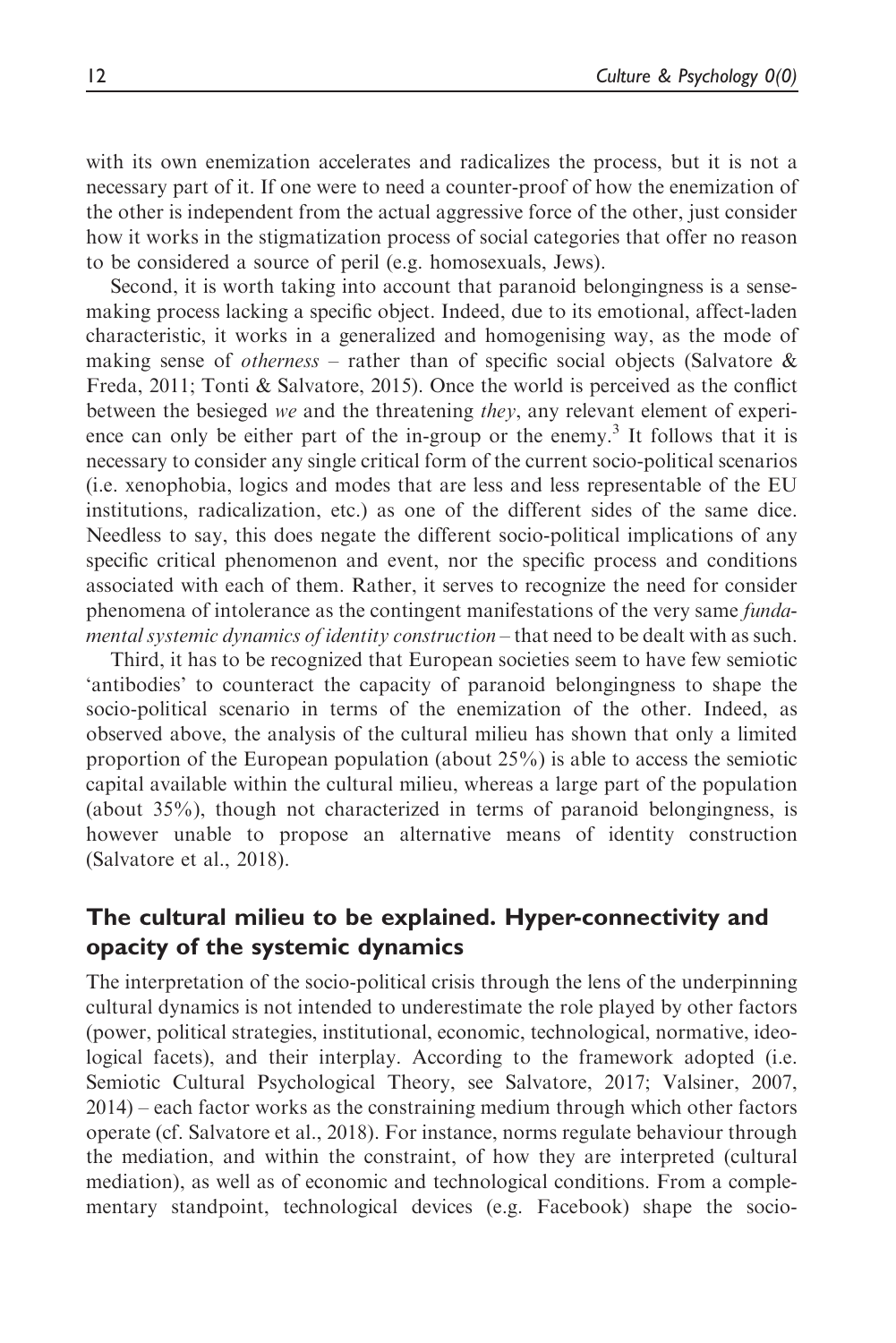psychological as well as economic environment (e.g., the impact of the capacity of big data elaboration), and in so doing they provide new frameworks of experience that trigger, constrain, and channel sensemaking.

It is worth noting that the consideration above involves a systemic notion of causality (Salvatore, 2016a). According to this view, socio-economic conditions (economic dynamics, norms, technologies, and so forth) do not cause cultural effects, as happens in the case of two bodies whose collision makes them exchange kinetic energy. Rather, the cultural milieu re-organizes itself in order to interpret the progressive change of socio-economic conditions. This means that socioeconomic conditions trigger the evolution of the cultural milieu, operating as a perturbation demanding the cultural milieu to adjust (on the interpretation of the stimulus in terms of perturbation, see the conceptualization of systems in terms of autopoiesis in Maturana & Varela, 1980). In the final analysis, this means that strictly speaking the evolution of the cultural milieu is promoted, yet not caused by external conditions, emerging as consequence of its inner dynamics only. And this means that the forms of cultural milieu have to be regarded as the stabilization of the ways people have adopted in order to make sense of their world and adapt to the changes it is undergoing. This conceptual point is very important not only for theoretical reasons. It is even more important because from it one gains insight into how any cultural dynamics, regardless of the social, ethical and functional desirability of their content, are ultimately a form of adjustment, that is, a solution that enables people to satisfy the basic need to make experience meaningful. It is a sensemaking process that opens up the possibility for further conceptualization and actions (Luhmann, 1984/1995), even to those who lack semiotic capital and who have a paranoid interpretation of their belongingness.

Consequently, the cultural analysis of the socio-political scenario needs to be complemented by the analysis of the socio-political and economic conditions that have led to the consolidation of the cultural dynamics identified (and more specifically, the lack of semiotic resources and paranoid belongingness).

To this end, here the focus is on two complementary characteristics of the dynamics of globalization in which individual and social life is embedded: hyperconnectivity and opacity. Hyper-connectivity here refers to the dynamics induced by globalization leading to the growing reduction of material and immaterial distances which physically and subjectively separate individuals, systems of activities and collectives (e.g. Lamy, 2013). Just to take a few examples from the infinite number available, consider the following: internet mediated communication devices (Skype, WhatsApp, Tweeter) have expanded people's ability to keep in touch regardless of spatial, but also social and pragmatic distances (e.g. one can chat while involved in another activity); low cost flights have transformed the very sense of geographical distances and social meaning of travelling; as shown by instant lottery as well as financial transactions, computer-aided decision making reduces the temporal distance between input, decision and impact; the growth of productivity capacity involves a symmetrical capacity of impact on the whole ecological system (climate change, consumption of non-renewable resources) that affect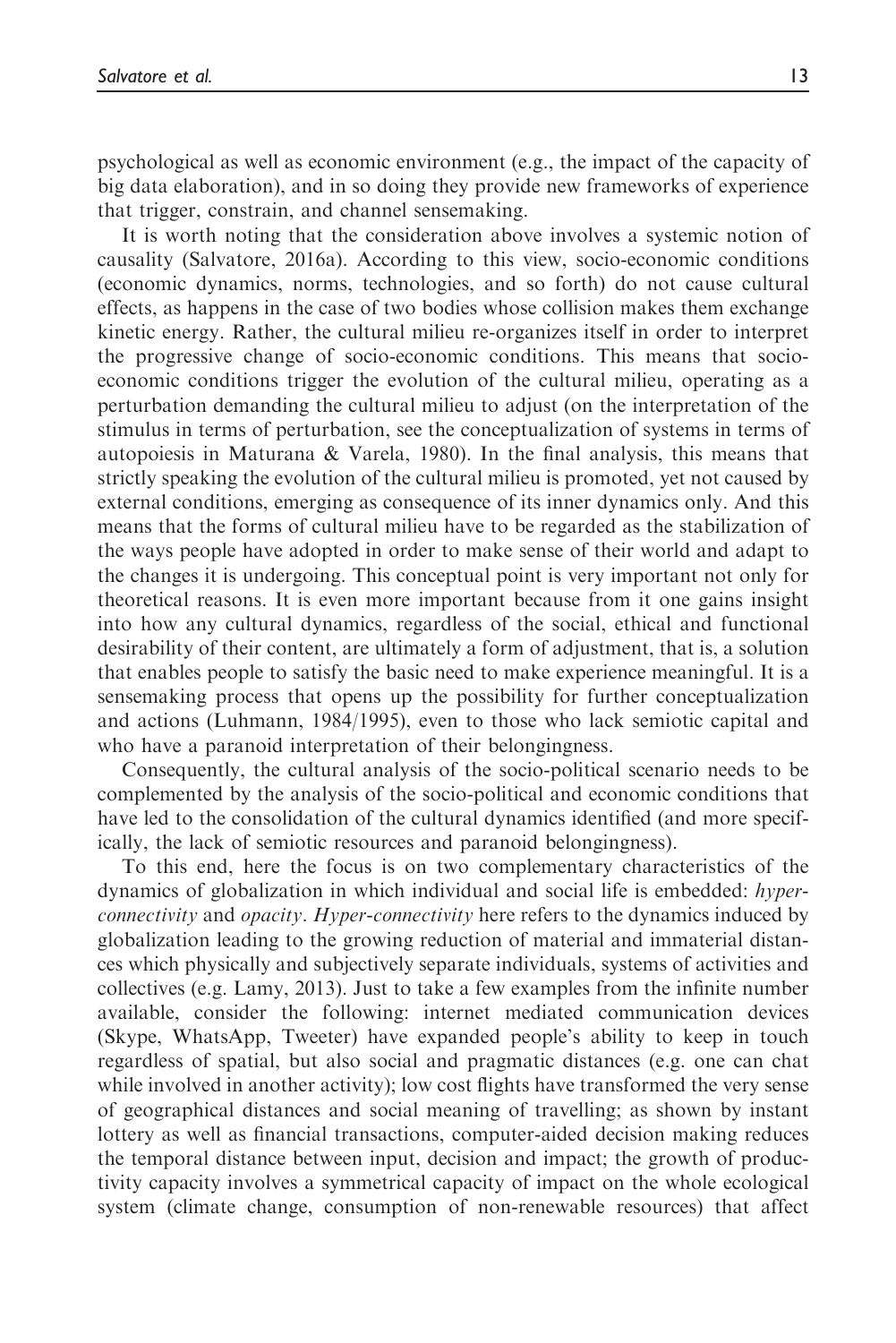people's way of life around the world; local wars are less and less local: any conflict trend to affect the whole world, as is shown dramatically by international terrorism and foreign fighters.

Secondly, *Opacity* here refers to how the global systemic dynamics – and therefore the functional connections between the local domains of life and what is external to them – are increasingly and massively dependent on abstract and diffused mediators/processes. Due to their abstractness and diffuseness, these processes operate according to logics and modes that are less and less representable (starting from the very possibility of identifying their space–time location as well as physical drivers). Financialization of the economy, de-territorializiation of decision making, virtualization of social relations and distribution of information provide paradigmatic examples of these mediators/processes generating opacity: people's life depends on systemic mechanisms and processes that escape not only their control but, in their essence, from the very possibility of being represented and therefore elaborated at the level of lived experience.

According to a functional, external standpoint, hyper-connectivity and opacity are interrelated and interdependent: opacity is the consequence of the hyperconnectivity and a condition of its development; indeed, the greater the connectivity, the more the global dynamics are distributed and the less they can be represented in terms of discrete, localized acts, decisions and events. Moreover, the greater the opacity, the less the chances of controlling the systemic dynamics and the more the systemic dynamics tends to work in accordance to inner, selfreferential rules, therefore to develop and spread.

On the other hand, in the experience of many individuals the relation between hyper-connectivity and opacity corresponds to a disorienting condition: the condition of being subjected to critical changes (e.g. climatic changes, demographic transformations, unemployment, dismantling of welfare services, rupture of social linkages, need to change place of residence), that are as disruptive and conditioning upon life as they are hard to be represented. At the same time, these critical changes are lived as the sign of the weakening/disruption/violation of the boundaries of their local, situated forms of life (the community, the situated domain of activity, the local group, the place where one lives). Thus, people find themselves confronted with a radical *deficit of sense* – they experience critical changes that have high existential impact but the processes that generate and drive those changes remain hidden – people experience *what* happens, but not *how*, *why*, *by* whom and what for.

#### Paranoid belongingness as a way of making sense of the systemic dynamics

Poverty of semiotic capital is the sign of this deficit of sense – namely of the inability of the symbolic resources traditionally available within the cultural milieu to enable people to build meaningful and effective representations of the link between the local spheres of existence and the world as a whole. Ideologies, civil and religious values, political–institutional forms, scientific knowledge and so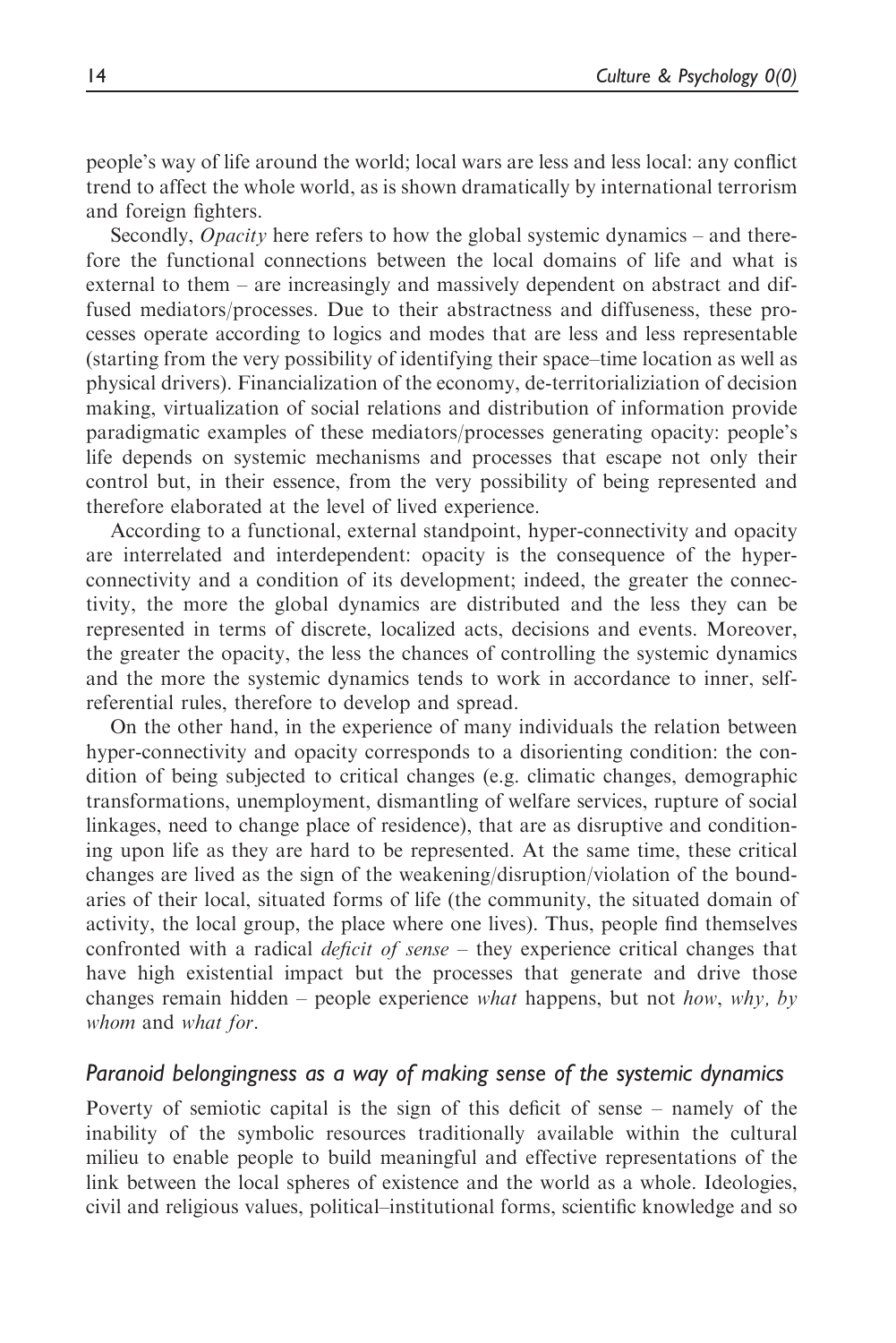on are cultural forms whose categories (e.g. 'state', 'honesty', 'person', 'change', 'equality', 'rights', 'progress', 'natural selection') have lost – or however highly weakened – their semantic force and normativity. An increasing number of individuals perceive them as empty words, unable to represent the relationship with the world in a vital way that is, cognitively coherent and subjectively meaningful. At a cognitive level, paranoid belongingness entails hypervigilant and ruminative modes of processing social information, which are referred to as paranoid social cognitions (Kramer, 1994, 1998). Such modes, which can be considered an adaptive response to make sense of disturbing and threatening social environments, are likely to result in three main judgmental consequences, namely the tendency to over-attribute lack of trustworthiness to others, the disposition to interpret others' actions in a disproportional self-referential way, and an exaggerated perception of conspiracy.

From a complementary standpoint, paranoid belongingness can be seen as the semiotic consequence of the impact exerted by the twofold force of globalization (i.e. hyper-connectivity and opacity) on people's lives.

In order to understand such a semiotic process, one first has to take into account that when a sensemaker (be it a single individual or a group) is confronted with a major, disruptive change, the first response is emotional – namely the rupture will be interpreted at first in terms of affective sensemaking (e.g. Salvatore and Freda, 2011; Valsiner, 2014; see also the phenomenon of affective priming, Murphy & Zajonc, 1993). Only then, and in certain conditions, does affective sensemaking develop into more differentiated forms of interpretation (Salvatore, 2016b; Valsiner, 2007; for a neuroscientific perspective, see also LeDoux, 1996).

Now, affective sensemaking has two main distinctive characteristics: generalization and reification. Firstly, affective sensemaking provides homogenizing and generalizing interpretations that are not confined to the specific event triggering it, but encompass the whole field of experience  $-e.g.,$  the supporter's first emotional reaction to defeat of the beloved team is a feeling of generalized mourning, i.e. generalization. For instance, consider when one is very happy – everything seems good and nice, as if one were walking on air. Secondly, affective sensemaking sustains the tendency to feel what happens in relational terms, namely as the sign of an entity endowed with a certain intentionality towards the sensemaker (e.g. the sensemaker feels the loss of something as someone robbing her/him of that something, i.e. reification;<sup>4</sup> cf. Matte Blanco, 1975; Salvatore & Zittoun, 2011; Tonti & Salvatore, 2015).

Accordingly, people make sense of the critical, disruptive<sup>5</sup> impact of global systemic dynamics on their spheres of life in affective terms. Such a process of affective sensemaking is strongly favoured, fuelled and channelled by the hyperconnectivity and opacity characterizing systemic dynamics. Indeed, on the one hand, hyper-connectivity makes people confront a diffuse plurality of endemic critical changes and ruptures (e.g. unemployment, worsening of living conditions, increasing presence of strangers associated with different styles of life and practices in the local territory) that have on-going, ubiquitous negative impacts on their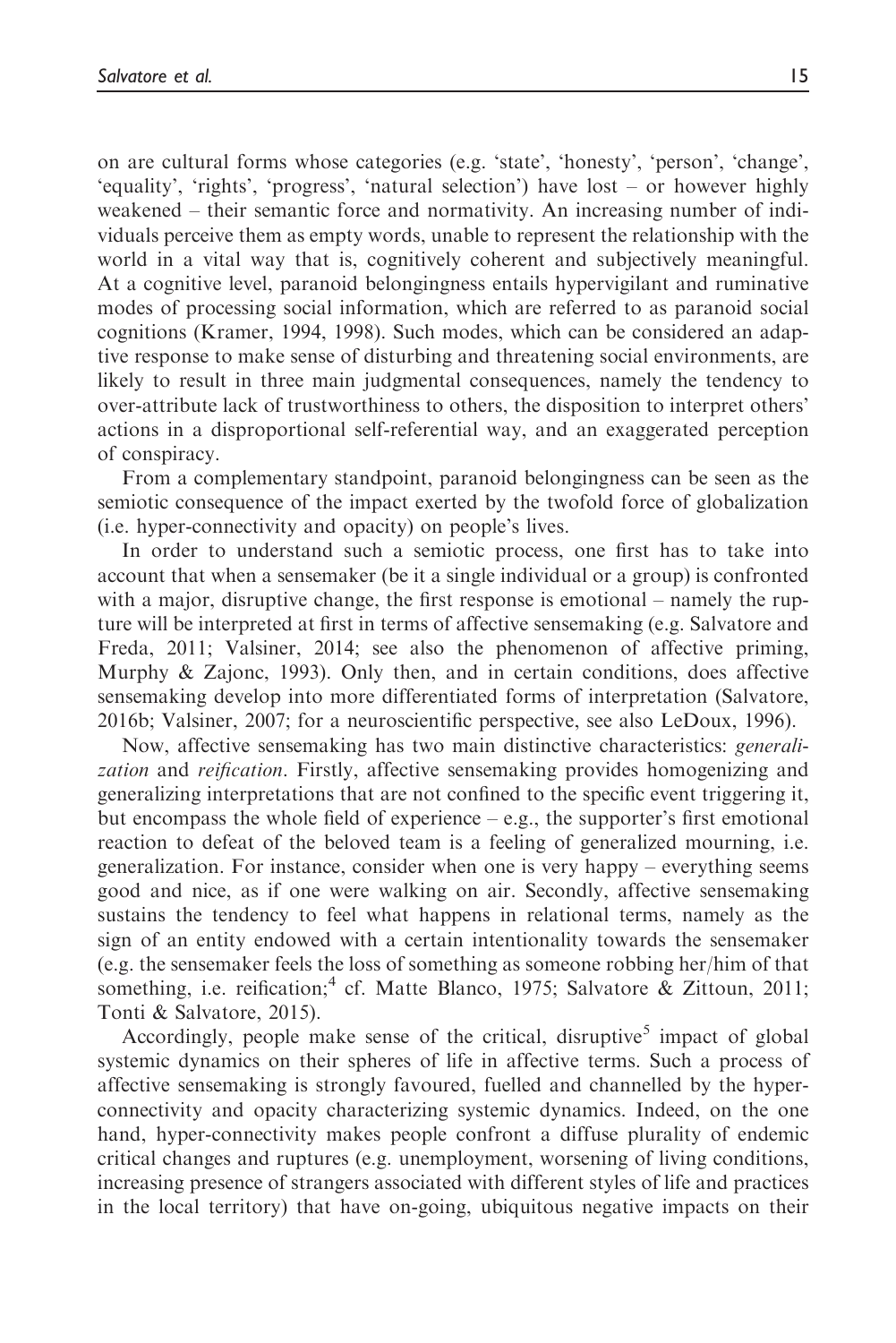domains of experience (i.e. their life as well as the life of relatives, friends, neighbours, and colleagues). This diffusiveness lends itself to be interpreted in a generalized way that is typical of affective sensemaking, and in so doing it fuels this emotional form of interpretation.<sup>6</sup> This is so due to the fact that it works through generalized meanings. Affective sensemaking requires minimal redundancies (e.g. the fact that some people speak a different language from sensemaker) to make sense of the field of experience (Salvatore, 2016a). Indeed, the affective interpretation of the world in terms of the friend-foe schema implies that the whole variability of the circumstances is reduced drastically to just the onedegree-of-freedom distinction between to be or not to be other-than-us. Thus, the more people have to address heterogeneous, fragmented, disruptive fields of experience, the more affective sensemaking provides a powerful way of assimilating the discrete events they encounter and framing them in a meaningful, coherent significance. Accordingly, the diffused plurality of negative ruptures cannot but trigger an overwhelming negative emotional feeling of the context.

As result of that, people do not experience the many critical impacts of systemic dynamics in terms of a number of discrete, separate self-contained events and facts, each of them interpreted individually. Instead, people experience them in terms of a homogeneous, generalized, single, permanent, global feeling of having been subjected to a dramatic rupture. Each relevant change is assimilated to this global experience, that is, reproduced over time and across the various domains of experience.

From a complementary standpoint, it has to be noted that the opacity of systemic dynamics helps consolidate this emotional form of interpretation. This happens because opacity is a trigger of affective arousal per se, given that the more a certain event is incomprehensible and therefore experienced as being out of cognitive control, the more it prompts an emotional reaction. Moreover, opacity prevents people from elaborating more developed interpretations of critical events (e.g. explanation of the causes of the critical condition, comprehension of the intentions and standpoint of the actors involved, plans, solutions) enabling them to go beyond affective sensemaking.

Thus, the combined effect of hyper-connectivity and opacity fuels the emotional form of interpretations of the critical impacts of global dynamics on people's lives. People perceive these critical impacts in terms of a diffused, and overwhelming loss of cognitive and pragmatic control on their life. In turn, this global perception triggers a large spectrum of emotional reactions depending on the psycho-social characteristics of the sensemaker (anger, impotency, distrust, fatalism, denial), associated with the basic affective interpretation – generally working implicitly, as an embodied habit on the margin of awareness – of being subjected to the destructive attack of a hostile entity coming from the outside. Figure 2 depicts this semiotic process.

In so doing, the emotional category of the *threatening enemy* becomes far more the way for connoting the alleged source of this or that critical state. More radically, it works as the fundamental way of interpreting and engaging with the world,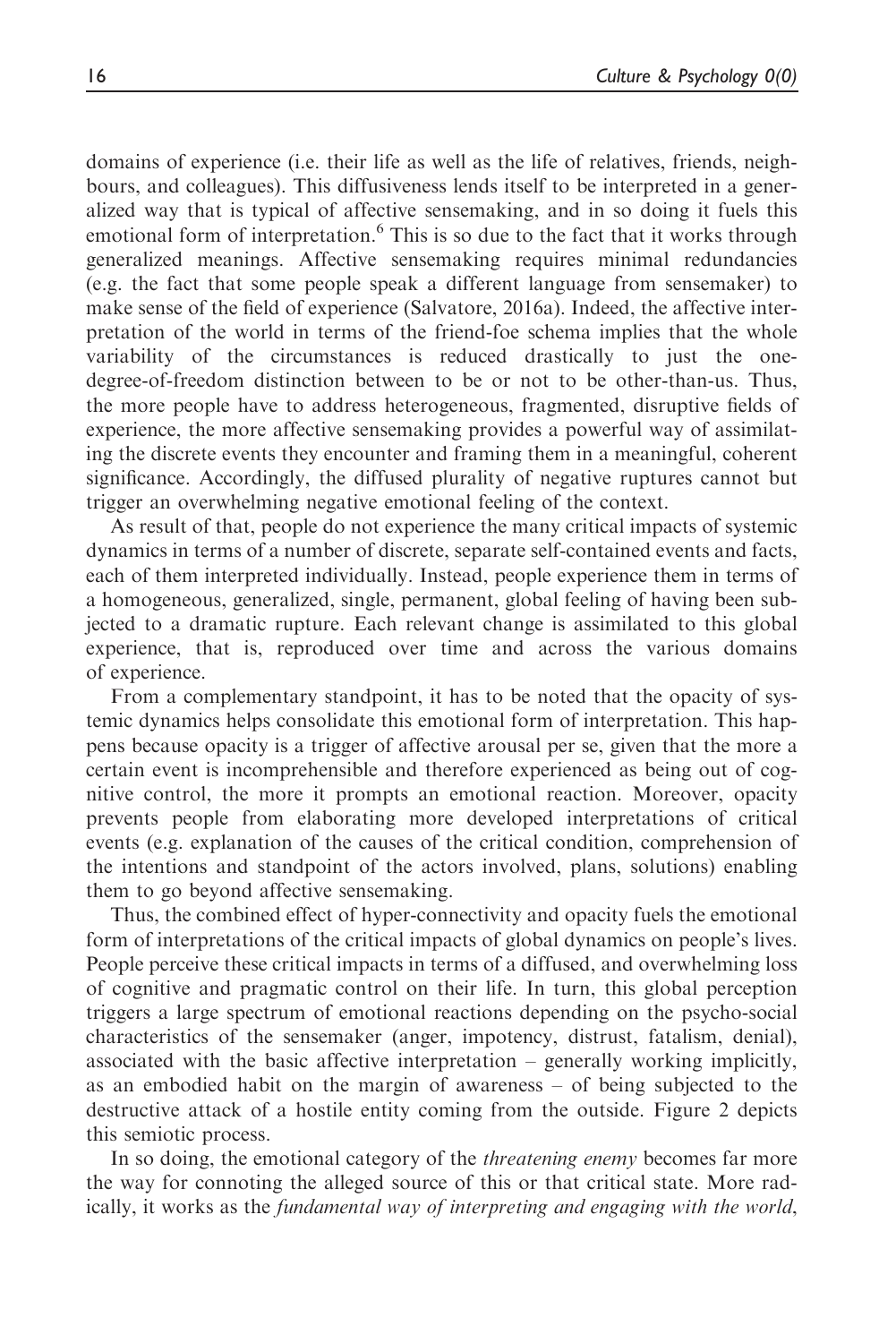

Figure 2. The process of enemization of the other.

applied globally and homogeneously to potentially any form of otherness that it may be associated with (and therefore interpreted in terms of) any perturbation and uncertainty of one's sphere of life. To paraphrase Hegel, in the night of affective sensemaking of disruptive changes, all cows (be them terrorists, the political caste, Romani, refugees, and so forth) are black.

Moreover, one is led to expect that the virulence of systemic dynamics fuels the intensity and diffusion of paranoid belongingness. The more the systemic dynamics produces extensive critical disruptions in individual and local spheres of life, the more (both in terms of diffusion within society and in terms of intensity of the process of generalization/reification) the interpretation of these ruptures will be carried out in terms of the emotional construction of a mythical, generalized allencompassing form of enemy, which in turn constitutes a mythical form of identity: a we-ness seen as the complementing generalized 'inside' attacked by the external enemy.

To put it briefly, for a significant segment of the European population, the generalized we-vs.-enemy category is the fundamental form through which the world may make sense. Here it lies the capacity of paranoid belongingness to fulfil the demand for sense, fuelled by the disruptive impact of systemic dynamics: the vision of being involved with a besieging enemy is the way of making a perturbing, hyper-connected, and opaque world meaningful.

If one considers how widespread its socio-political manifestations are, this semiotic process seems to be highly effective. Indeed, though the affective sensemaking process of enemization leaves people engaged with negative and painful feelings (i.e. the feeling one experiences in front of to the attack of an enemy), yet it provides two more fundamental subjective resources.

In fact, on the one hand, paranoid belongingness provides a comprehensive lived perception of system-induced changes, enabling us to mentalise them,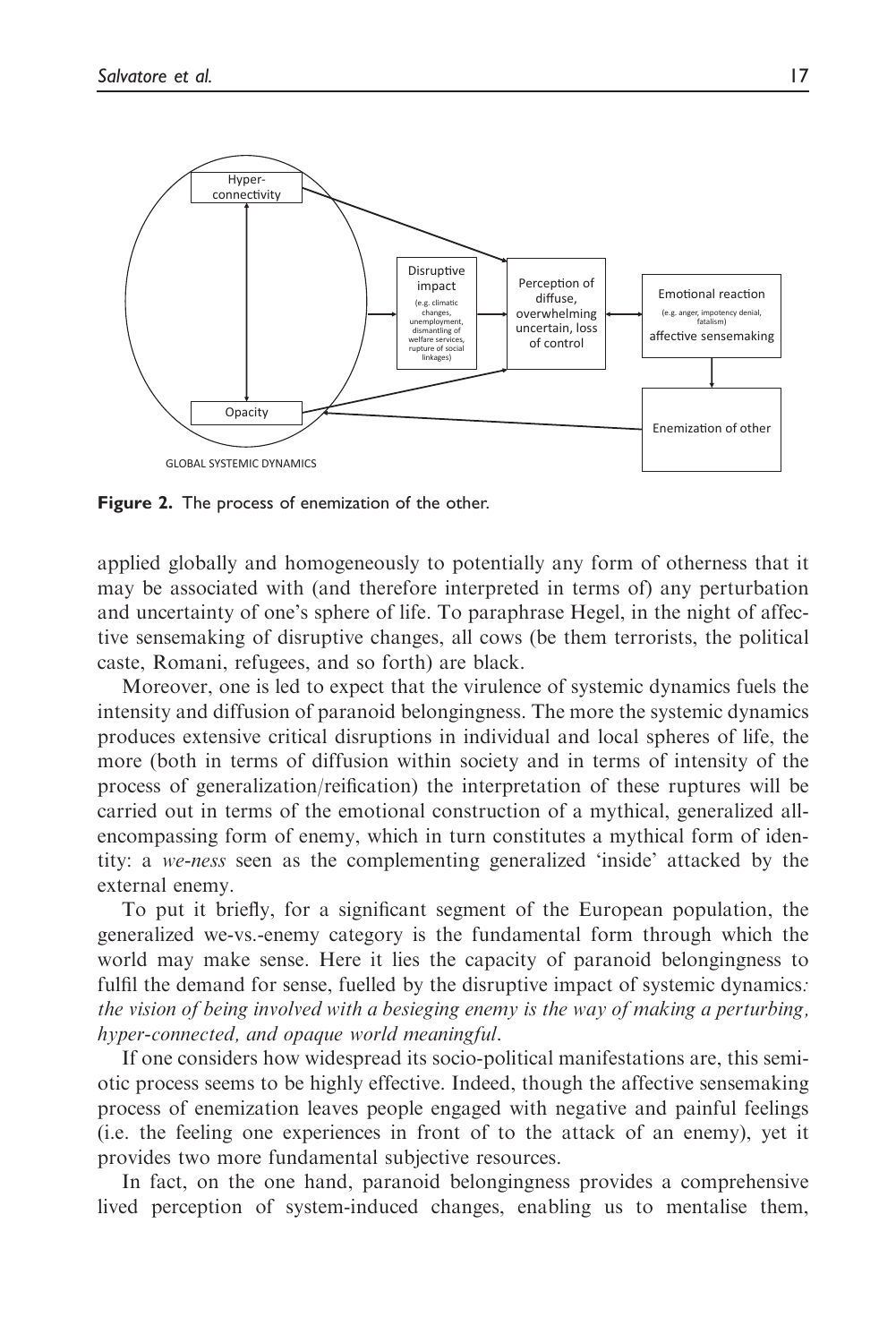namely to make them palatable at the cognitive level. Whatever the event/change experienced, paranoid belongingness enables its classification in terms of the category of hurt/threat; namely to interpret it as the intentional effect produced by the external enemy (claims stating that immigrants are the cause of unemployment are indicative of this semiotic process). The stronger the paranoid belongingness, the more powerful will be the simplification of experience and its reduction to the hyper-generalized, all-encompassing and homogenizing form of the friend-enemy scheme. Trump's claim '*America first*' is a strong and appealing message as it acts as a kind of blender capable of homogenizing everything – on the one hand, it presents the American people as one. On the other hand, the rest of the world, as if it was a whole as well. In a reality so defined there is no need to distinguish and grasp the nuances: a single all-encompassing category (being American) offers a clear and coherent vision of who one is, what one wants, what the world is like, how it works, why it works the way it works and where it has to go. On the other hand, the enemization of the external world consolidates the bond of belongingness, and this restores the sense of identity and membership, fuelling meaningfulness and gratification. A clue of this socio-affective process is offered by the inebriating joy felt by people (including those who are not supporters) when their national team wins competitions like the Soccer World Cup. The gratification does not lie in the victory itself, but in how through such an event one experiences oneself to be part of an emotional, dense, homogeneous whole.

Needless to say, the heuristic and emotional effectiveness of paranoid belongingness does not imply its epistemic validity. Rather, the opposite is plausible – an all-encompassing theory can be applied to any latitude of the world precisely because it offers a hyper-simplified representation (on an affective basis, i.e. in terms of friend/enemy scheme) – of reality. The world becomes representable, but on condition of remaining not understood. From this point of view paranoid belongingness can be seen as a kind of *semiotic drug*. It fulfils the radical demand of sense induced by the disarticulation of the actor-system relationship, rendering the experience meaningful. It does so, however, in essentially hallucinatory terms, through representations of the world that lacks the informative and epistemic elements necessary to design functional developmental solutions. If other words, the experience of representing takes the place of representing experience.

Belongingness has become the problem. It is worth observing that paranoid belongingness does not refer to a particular and delimited physical and social environment. Rather, it denotes a symbolic space that covers all the people who share the same identity referents, whether they are real or unreal. Accordingly, several domains of belongingness might feel the force of paranoid identity: family, club, community, territory, nation, people-like-me, and so on and so forth. Perceiving the others as if they were enemies allows individuals to overcome social, geographical, and cultural differences and experience a sense of we-ness, the sense of being united in and by the common threat.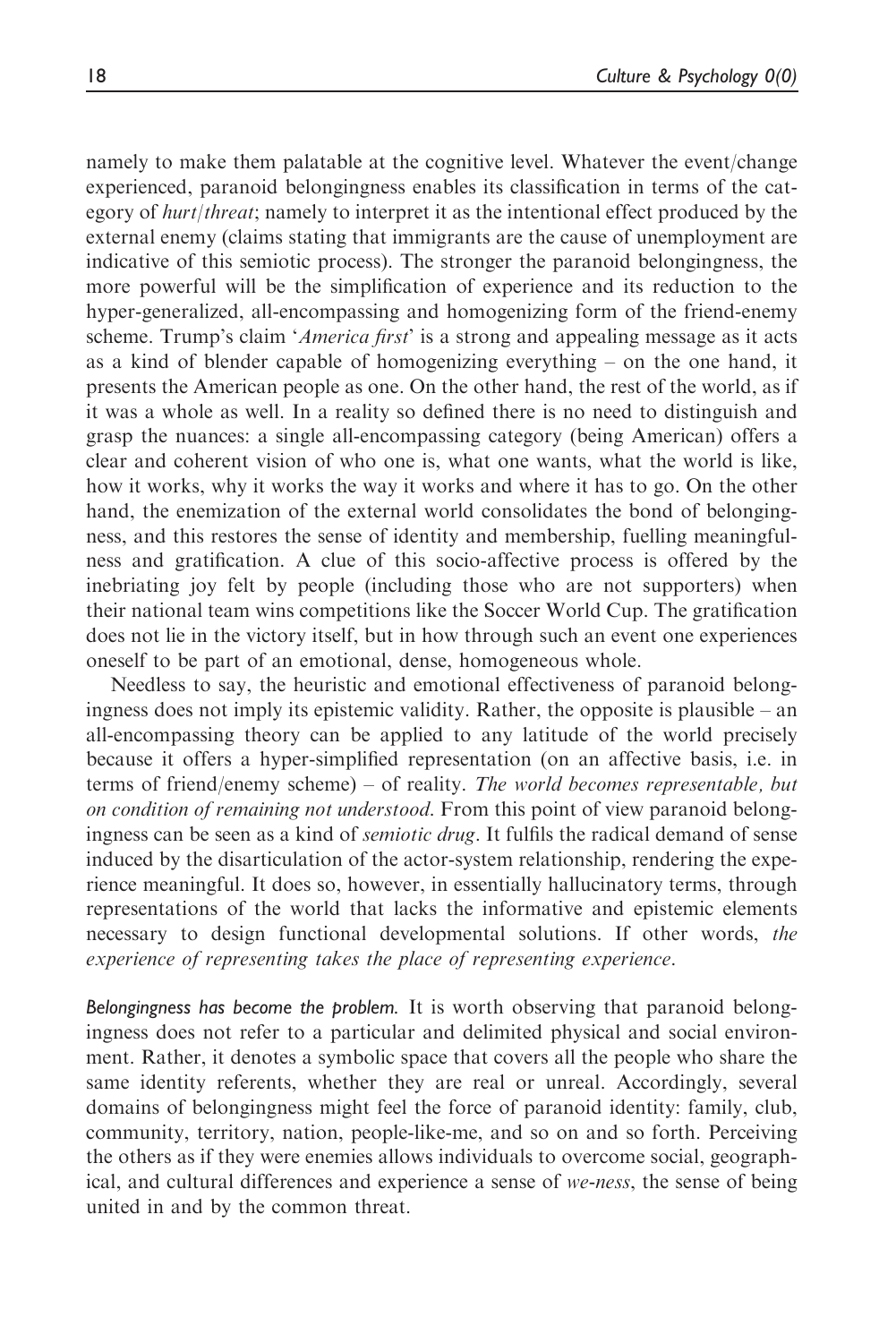Accordingly, paranoid belongingness can be seen as the outcome of a process of irradiation of the identity bond. Irradiation here refers to the tendency to define the we in terms of dematerialized symbolic objects, weakened in their anchorage to/ confinement within places, practices, interests, and social positions, therefore capable of extending themselves in an unlimited and asymptotic way in spite of social, cultural and economic differences.

Indicative of this process is the political evolution of the far-right Italian party 'Lega Nord'. The party was born as a local subject, with a strong territorial settlement, designed to represent the identity demands of a local community (Northern Italy) in the perspective of federalist autonomy-independene from the central State. In the last few years it has changed form, becoming the Italian equivalent of France's Front National, – a national populist party whose identity and political project is defined by the opposition Italian vs. other people. In so doing the irradiation of the previous juxtaposition of Northerners ('Padanian' people) vs. Italian has been accomplished.

Populism is the paradigmatic form of this homogenizing process of irradiation. Grounded on such a definition, the we evoked by populism is a mythic entity endowed with an organic and unitary will, with indefinite and indefinable borders. In the rhetoric of populism, people are not an aggregate of individuals grouped due to an inclusion criterion (e.g. those who possess the nationality of a certain state). On the contrary, who and what are people are tautologically defined: all of those who participate in the common ground shared by the population, *because of their* being against those who are outside. In this way, the people category can be expanded or narrowed in line with political and rhetorical contingencies and convenience  $(cf. Elchardus, and Spruyt, 2015; Müller, 2016).$ 

Accordingly, paranoid belongingness has to be considered as the way the community bond changes to defend itself from systemic dynamics: membership is freed from its roots within the vital territorial bond, and takes as its reference point a mythic generalized entity (the people, the nation, the values of Western society), the foundation of which is the enemization of otherness.

This is a rather paradoxical process. The absolutizing of belongingness makes the belongingness the fundamental anthropological form of being-in-the-world. Yet, once absolutized, belongingness simply disappears, at least in the historical form in which it has been practiced: the community bond. This happens in two complementary ways. On the one hand, because, as observed above, the irradiation of the identity bond means that the bond loses its roots in situated social practices, and it is replaced by emotional, mythical melting pots, made of virtual  $\alpha$  arenas,<sup>7</sup> performative rituals, $\alpha$ <sup>8</sup> and spectacularized forms of involvement and expression.<sup>9</sup> On the other hand, the bond is emptied of its fundamental meaning of being the symbolic and pragmatic space of sharing. Actually, the form of sharing persists, yet its content changes radically – what is shared is no longer the common resources, but the common enemy. Incidentally, it is worth considering that one thesis as to the etymology of the term 'community' considers it as deriving from the reciprocal gift: cum-munus, that is, what the participants of the bond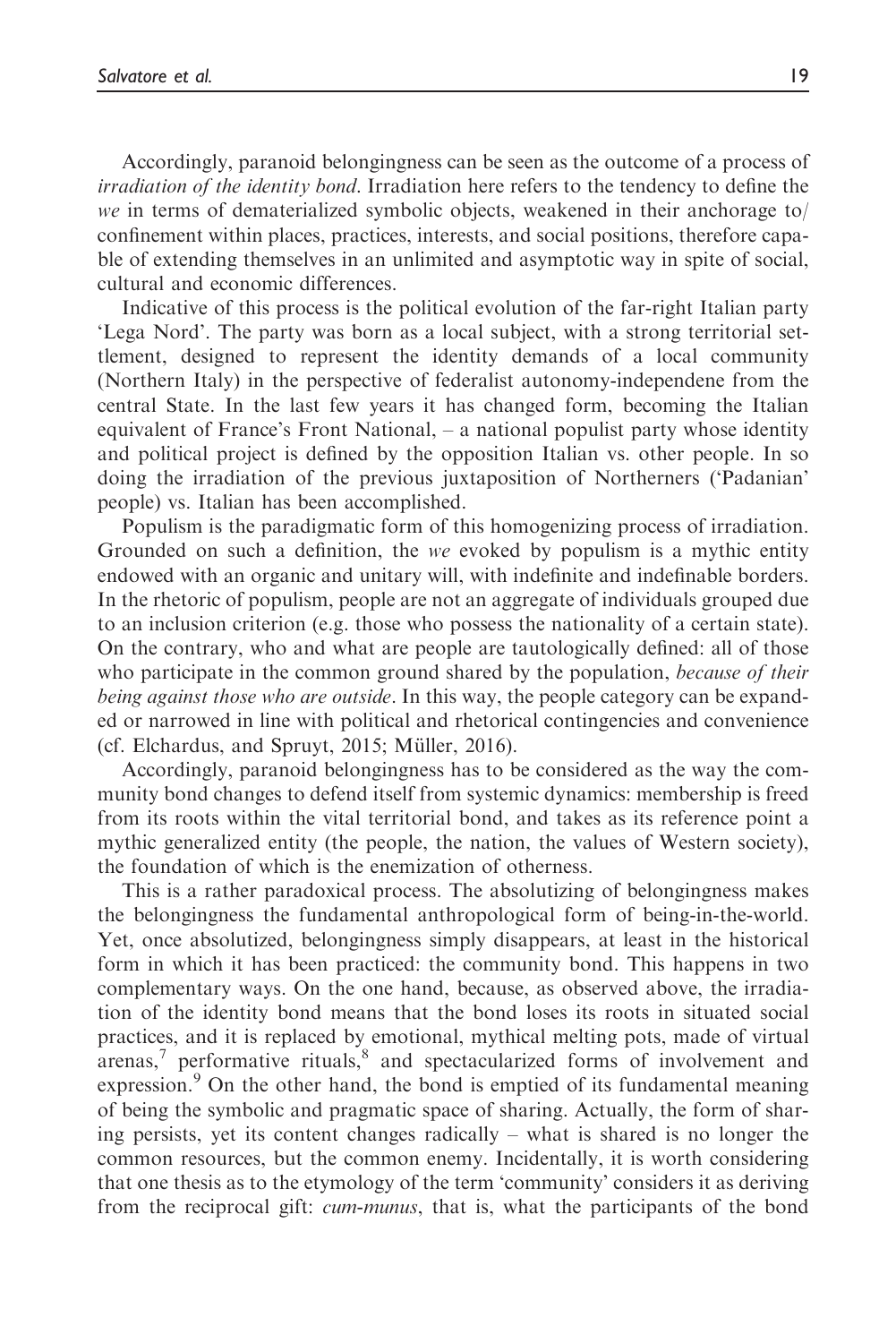share. One could say that the evolution of the community leaves room for an interpretation deriving from the reciprocal sharing of the defence from the outer enemy: *cum-moenia* ('moenia' meaning 'wall').

In this shift, belongingness, from being the solution, becomes the fundamental problem of contemporary European societies. This applies irrespective of ethical or axiological reasons: the paranoid drift undermines society and institutions because it conveys a hyper-simplified interpretation of the world, as such incapable of generating projectuality able to cope with the challenges raised by the current systemic dynamics.

A line of thought that is trying to rethink and relaunch the community is proposed by authors that put at the centre of their focus the category of commons (Ostrom, 1990; see also Pennacchi, 2014). However, if one considers these contributions critically, they can be considered a further source of evidence of the limit of belongingness once it is seen as a general solution to the integration between subject and system. Indeed, experiences of communitarian regulation of collective action and commons proved to be effective; yet insofar as they concern relatively small groups and are pursued in terms and for the sake of local belongingness – they at best do not consider what lies outside the community (Vitale, 2013).

### Conclusion

As observed above, while it goes without saying that the economic crisis has played a major role in the emergence of paranoid belongingness, it must also be recognized that the crisis does not seem to be associated with critical economic conditions in a straightforward way. According to the widespread perception, as well as to what is conveyed in political discourses – identity issues are at the core of the current socio-political scenario, as they are fuelled by the refugee crisis, interethnic conflicts, religious radicalization and so on. This means that a more complex causal link between systemic factors of crisis and cultural dynamics needs to be elaborated.

The way the relation between the cultural milieu and systemic dynamics has been discussed above enables us to envisage a model for this complex link. Indeed, it is implicit in the consideration proposed above that the systemic factors of crisis play their role by reason of their capacity to produce ruptures in people's spheres of life, and, in so doing, to trigger affective sensemaking. In other words, the cultural impact of systemic dynamics does not depend on the content of the change that people face in itself, but on the critical intensity, depth and extension of the rupture that such a change generates.

This distinction is relevant, because it allows us to see that people adopt a holistic, affect-laden approach – namely, that people have just a single emotional yardstick to measure the existential, subjective value of the changes they experience, regardless of their specific content and source (demographic, ecologic, economic, technological). In sum, *economic inequality, inability to access credit*,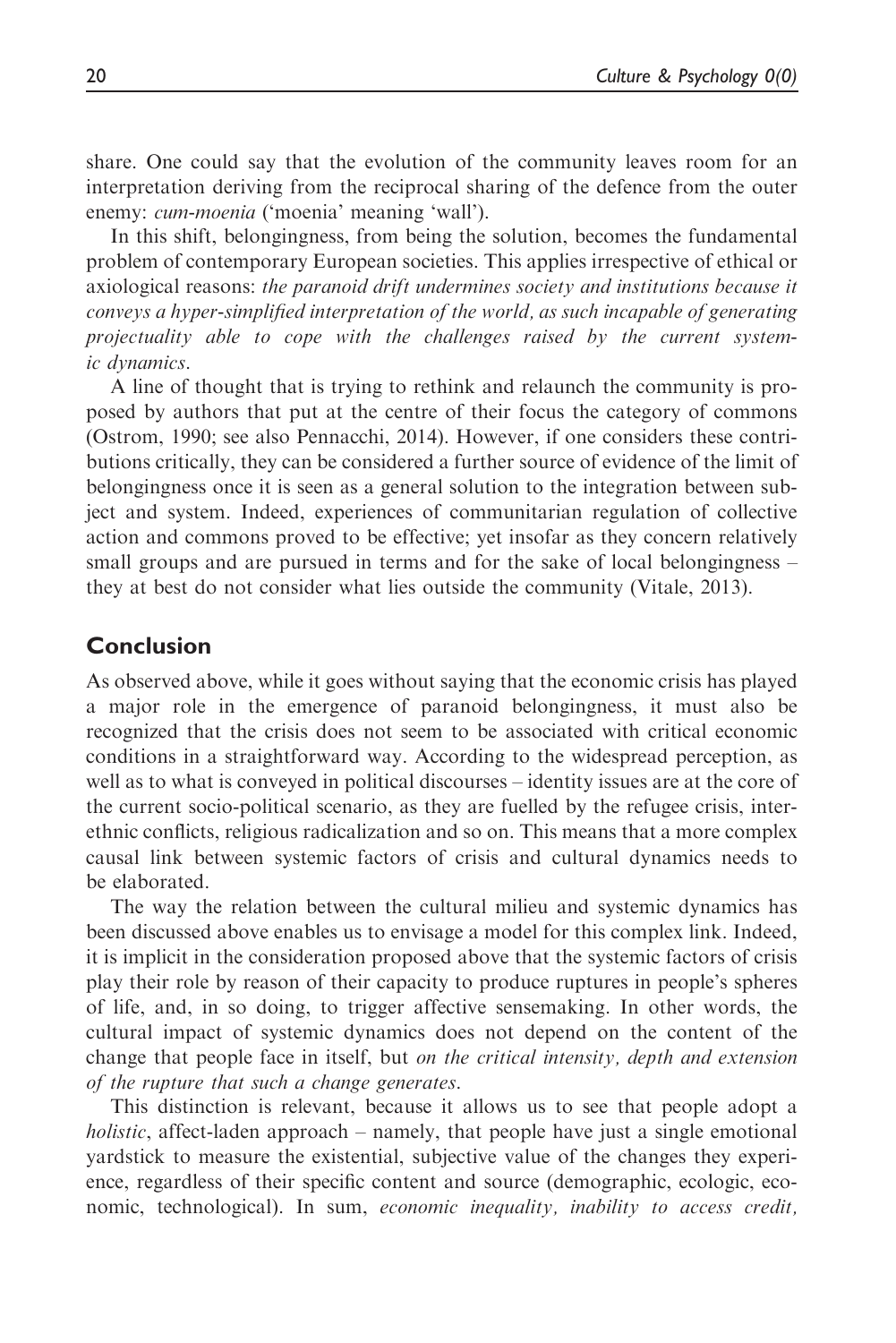unemployment, terrorism, pressure of migrations, weakening of neighbourhood relationships and the like, all contribute to the affective interpretation of reality.

According to this approach, it is plausible to conclude that the social impact of the economic crisis has probably worked as the first trigger of paranoid belongingness and, more in general, of the changes of the cultural milieu. This is consistent with many studies that have highlighted the negative impact of the economic crisis on cultural dimensions (Uslaner, 2009). On the other hand, as some evidence shows, this impact is due not to the economic conditions in themselves, but to how they have been interpreted (Elchardus  $\&$  Spruyt, 2015). The following emergence of demographic and (broadly speaking) ethnic issues in 2013–2014, driven by, on the one hand, the refugee crisis and, on the other hand, the consolidation of a scenario of permanent terrorism has added and further radicalized the evolution of the cultural milieu in terms of enemization of the other, providing the perfect fuel for feeding the semiotic machine of paranoid belongingness.

The lack of semiotic resources and paranoid belongingness represents critical factors that prevent the positive evolution of the current socio-political scenario. This is so for several convergent reasons that have been underlined above and that are summed up below.

- a. The lack of semiotic capital implies that a large segment of population is unable to identify themselves with the systemic rule. This means that institutions are weakened in their ability to frame and regulate social life, and therefore to serve as the grounds enabling cooperation among divergent interests and identities. Above all, this means that the cultural milieu is unable to provide the 'semiotic antibodies' that enable people to counteract the tendency to intensify their recourse to affective sensemaking as a defensive response to the overwhelming, uncertain and profound disruptions induced by systemic dynamics.
- b. Taken in itself, paranoid belongingness is not a totally new cultural phenomenon – yet the diffusion it has reached within European societies, along with the poverty of alternative forms of identity construction, makes it quite critical. Counteracting it needs to be recognized as a core strategic priority both at supranational, national and regional levels. This is so because its manifestations in terms of enemization of the other (e.g. xenophobia, hate crimes, radicalization, intolerance, destruction of inter-ethnic dialogue) undermines social cohesion and transforms the institutional and axiological foundations of the European space. Above all, the systemic force of the risks associated with the current diffusion of paranoid belongingness lies in the fact that it implies a radical devaluation of supranational institutions together with a progressive informal (in certain cases also formal, as, for instance, in the case of the new Hungarian constitution) re-shaping of national institutions in authoritarian and/or illiberal terms. Last but not least, due to its emotional grounds, paranoid belongingness is as much able to fulfil the demands for sense induced by the systemic crisis as it is unable to provide functional analysis and solutions to the big problems making up the crisis.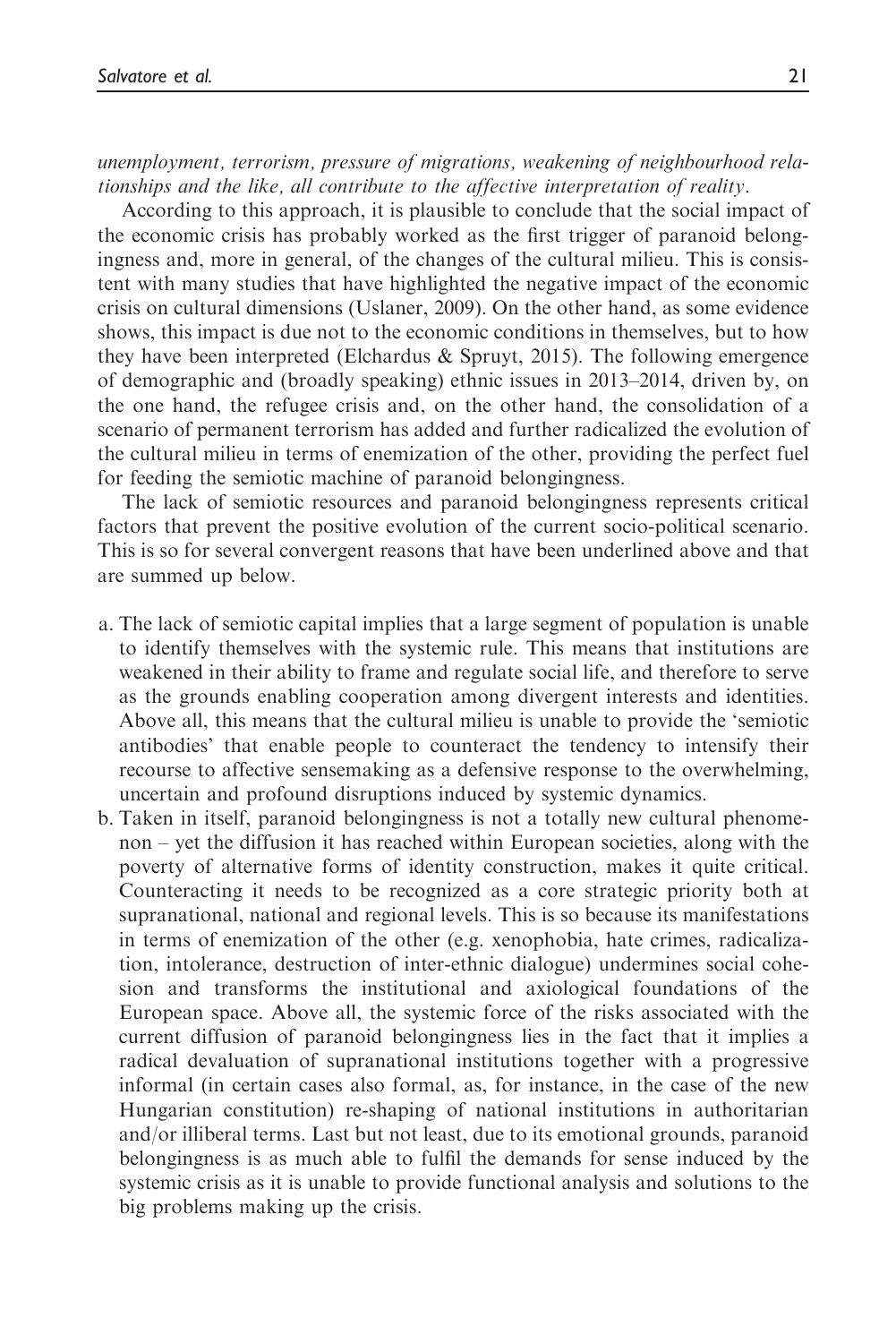To conclude, the interpretation of the current socio-political scenario in terms of cultural dynamics and sensemaking should have shown that European societies' cultural milieu needs to be put at the core of research and policies. Studies are needed in order to reach a deeper understanding of the mechanisms and conditions that mediate and moderate the relation between systemic dynamics and the spreading of affect-laden modes of interpreting them within societies. Policies are required in order to address these mechanisms and in so doing to deal with the most critical aspects of the current socio-cultural dynamics, namely the lack of semiotic resources and the enemization of the other.

### Authors' note

Rozlyn Redd is now affiliated to Imperial College, London, UK.

### Declaration of Conflicting Interests

The author(s) declared no potential conflicts of interest with respect to the research, authorship, and/or publication of this article.

### Funding

The author(s) disclosed receipt of the following financial support for the research, authorship, and/or publication of this article: The study is part of the Re.Cri.Re Project (www. recrire.eu), that has received funding from the European Union's Horizon 2020 research and innovation programme under grant agreement No. 649436 (https://ec.europa.eu/programmes/horizon2020/). All authors are members of (15 out 17) institutions involved in the Re.Cri.Re project. The funders had no role in study design, data collection and analysis, deision to publish, or preparation of the manuscript.

### **Notes**

- 1. Recently (February, 2017), a German politician, a candidate in the German elections of September 2017 with the AfD (far-right populist party) posted on the web an invitation to Adolf Hitler to come back. What is worrying about such an act is not only the content in itself, but the fact that it somehow signals that a certain symbolic dyke has weakened, and this makes it possible to enact thoughts/fantasies whose public expression would have been un-thinkable just a few years ago.
- 2. Daesh terrorism is a clear instance of a strategy aimed at accelerating and radicalizing the enemization of Muslim communities, in order to promote their counter-radicalization.
- 3. As has been recognized, one of the characteristics of populism is its being based on the definition of an enemy (Taggart, 2002).
- 4. According to the psychoanalyst Melanie Klein, the child does not experience the absence of the mother in terms of the fact that she is not there, but as the presence of the bad, threatening mother. This means that affective sensemaking  $-i.e.$  the form of sensemaking typical of the children's mental processes – works only on presence (Salvatore  $\&$  Zittoun, 2011): the child does not experience facts, but entities endowed with positive or negative relational intentionality – as happens when the baby feels that there is a monster hidden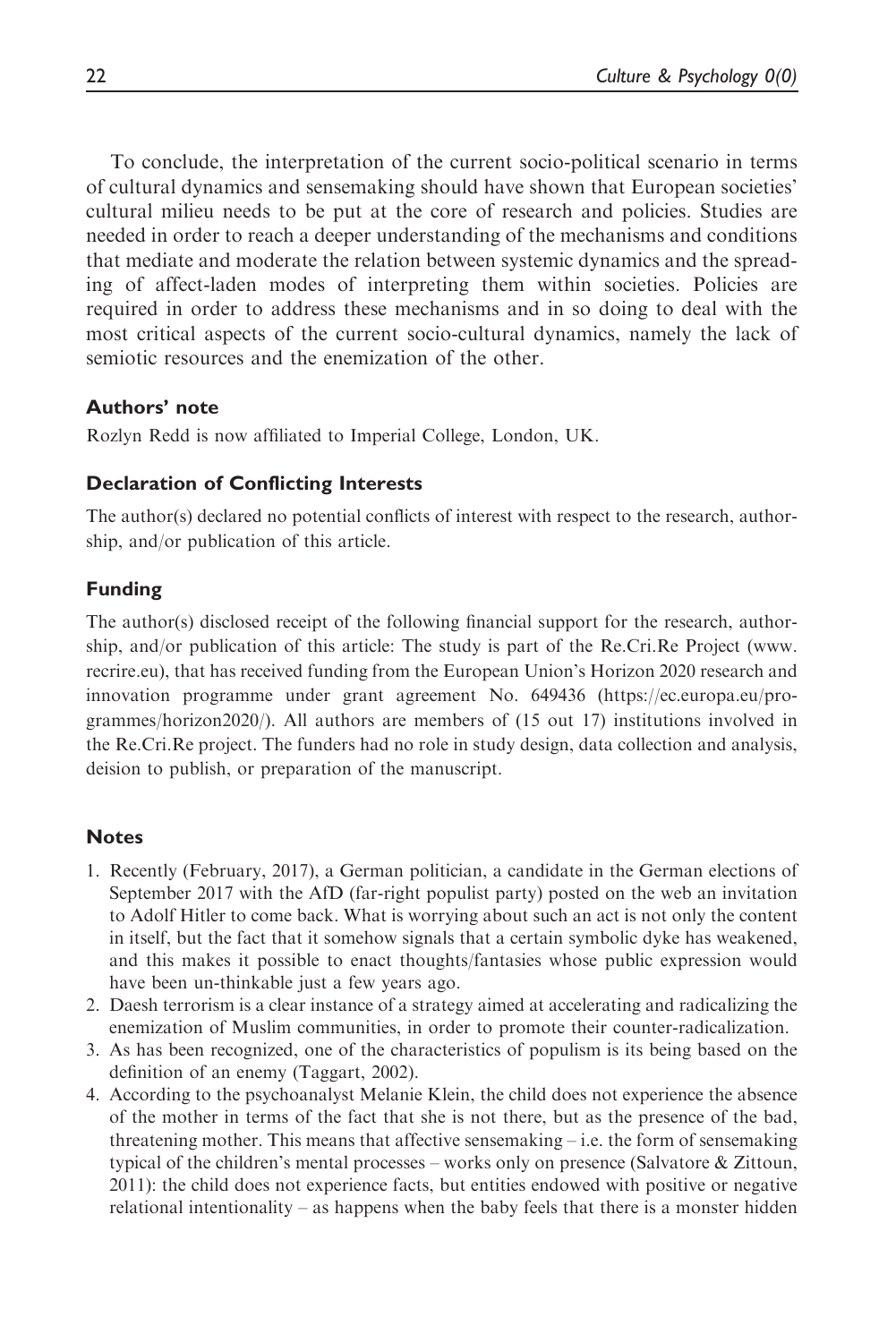in the dark. However, this process of reification is not specific to children  $-$  it is a basic mechanism of affective sensemaking (Salvatore & Freda, 2011; Stein, 1991), that is more evident in children's thought because at that level of cognitive development, affective sensemaking is less antagonized by secondary elaboration. A clue of the basic nature of the reification mechanism can be provided by considering how in current times people react to events like fires, explosions, plane crashes: the first thing one thinks – and the first thing the media discourse focuses on  $-$  is to ask if it was a terrorist attack or an accident. In this one can find the sign of how the first form of interpretation consists of the friendfoe affective categorization.

- 5. Needless to say, systemic dynamics do not have only disruptive and critical impacts on people's lives. However, the focus here is on paranoid belongingness as the way people make sense of critical circumstances.
- 6. Though based on a different theoretical framework, Terror Management Theory (Greenberg & Arndt, 2012; Solomon, Greenberg & Pyszczynski, 1991) proposes a consistent view when it highlights how people respond to emotional disruption by reinforcing their adherence to worldviews that are generally based on the polarization between the valorisation of the in-group and the enemization of out-group.
- 7. It is worth noting the importance of web communication for populist and far-right parties (Krämer, 2017). In Italy, the 5 Stars Movement makes extensive use of web consultation in order to make the 'citizens' decide about specific issues. On the other hand, the leaders of that movement exercise their leading functions by controlling the web communication of the movement.
- 8. The Bulgarian para-military group, self-claimed defender of the national boundaries from the refugee invasion, is a paradigmatic example of these kinds of rituals - a social practice devoid of any functional meaning but working as a powerful symbolic driver of the mythical construction of identity. The same can be said for Trump's project of building a wall on the border with Mexico to prevent the drug traffic and the passage of illegal migrants. The ineffectiveness of such a measure is so evident that it appears astonishing how it can be proposed and taken seriously even for those who recognize its symbolic, rather than functional function.
- 9. An emblematic instance of this spectacularization comes from the following observation: Beppe Grillo, the leader of the populist Italian party 5 Star Movement is also a comedian. The forms of discourse and the content of his narrative deployed in the two contexts – as politician and as showman – are substantially the same.

#### ORCID iD

Sergio Salvatore **b** http://orcid.org/0000-0002-4583-8478

#### **References**

Baldassarri, D. (2013). The simple art of voting: The cognitive shortcuts of voters. New York: Oxford University Press.

- Ciavolino, E., Redd, R., Avdi, E., Falcone, F., Fini, V., Kadianaki, I., ... Ullasepp, K. (2017). Views of Context. An instrument for the analysis of the cultural milieu. A first validation study. Electronic Journal of Applied Statistical Analysis, 10(2), 599–628.
- Cramer, K. (2016). The politics of resentment: Rural consciousness in Wisconsin and the rise of Scott Walker. Chicago, IL: University of Chicago Press.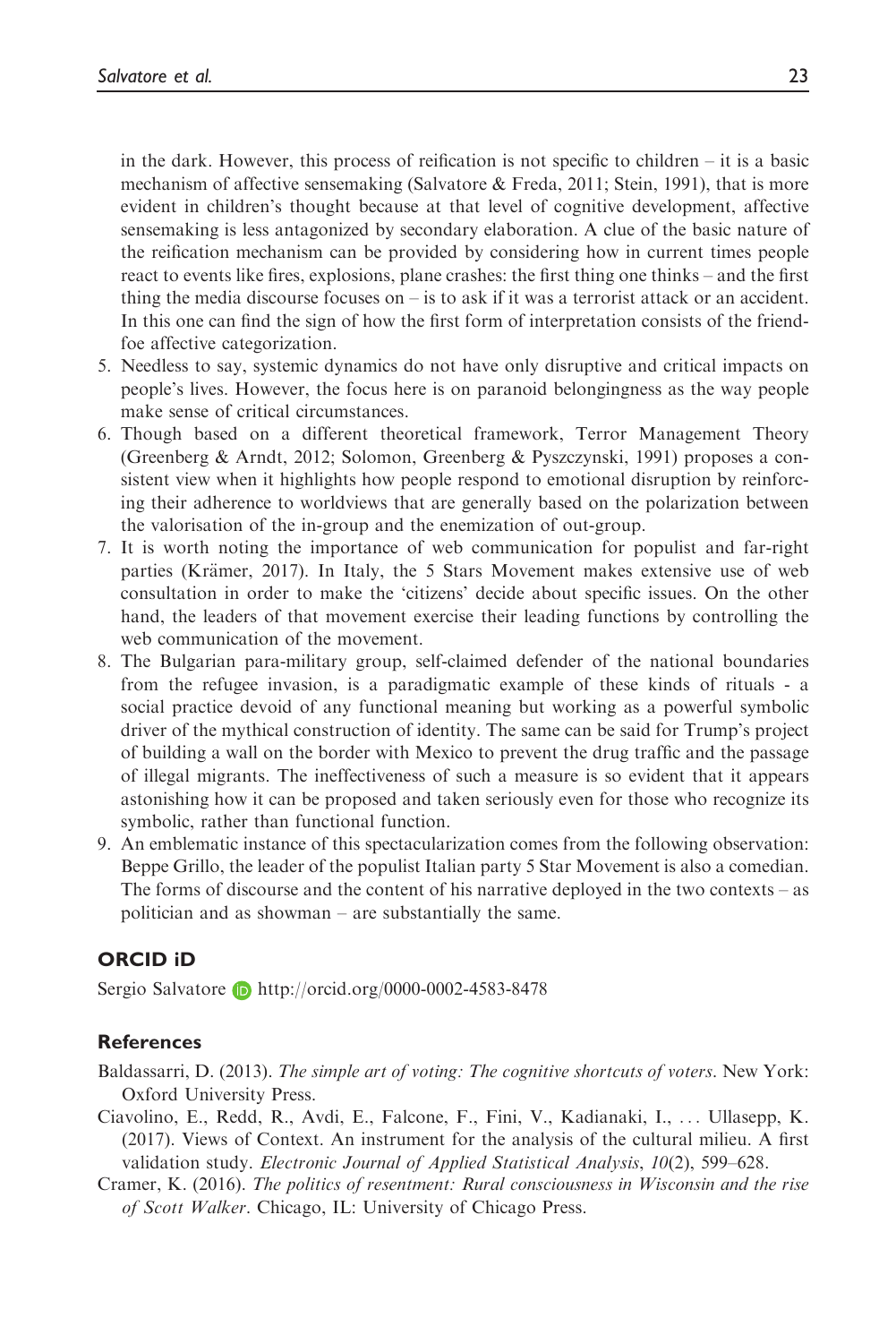- De Luca Picione, R., J, Nedergaard., M. F., Freda, & S, Salvatore. (Eds.). (in press). Idiographic approach to health. Yearbook of Idiographic Science Series. Vol. 8. Charlotte, NC: InfoAge Publishing.
- Downs, A. (1957). An economic theory of democracy. New York: Harper & Row.
- Elchardus, M., & Spruyt, B. (2015). Populism, persistent republicanism and declinism: An empirical analysis of populism as a thin ideology. Government and Opposition, FirstView Article / March 2015, pp. 1–23. doi:10.1017/gov.2014.27
- Forges Davanzati, G. (2017). La (ir)rilevanza della teoria economica sull'uscita dall'euro [The (ir)relevance of the economic theory on the exit from Euro]. Micromega. Retrieved from [www.micromega.net](http://www.micromega.net)
- Granovetter, M. (2017). Society and economy. Framework and principles. Cambridge, MA: The Belknap of the Harward University Press.
- Greenberg, J., & Arndt, J. (2012). Terror management theory. In P. A. M. Van Lange, A. W. Kruglanski, & E. Tory Higgins (Eds.), Handbook of theories of social psychology (Vol. 1, pp. 398–415). London: SAGE Publication Ltd.
- Hooghe, L., & Marks, G. (2004). Does identity or economic rationality drive public opinion on European integration? PS: Political Science & Politics, 37(3), 415–420.
- Inglehart, R. F., & Norris, P. (2016). Trump, Brexit, and the rise of populims. Economic havenots and cultural backlash. In: Presented at the Annual meeting of the American Political Science Association, Philadelphia.
- Kinnval, C. (2004). Globalization and religious nationalism: Self, identity, and the search for ontological security. Political Psychology, 25(5), 741–766.
- Klein, M. (1967). Contribution to psychoanalysis, 1921-1945. New York: Mac Graw-Hill.
- Krämer, B.  $(2017)$ . Populist online practices: The function of the Internet in right-wing populism. Information, Communication & Society, 20, 1–17.
- Kramer, R. M. (1994). The sinister attribution error: Paranoid cognition and collective distrust in organizations. Motivation and Emotion, 18, 199-230. doi:10.1007/BF02249399
- Kramer, R. M. (1998). Paranoid cognition in social systems: Thinking and acting in the shadow of doubt. Personality & Social Psychological Review, 4, 251–275. doi:10.1207/ s15327957pspr0204\_3
- Kriesi, H. (1998). The transformation of cleavage politics: The 1997 Stein Rokkan lecture. European Journal of Political Research, 33(2), 165–185. doi:10.1111/1475-6765.00379
- Kriesi, H., Grande, E., Lachat, R., Dolezal, M., Bornschier, S., & Frey, T. (Eds.). (2008). West European politics in the age of globalization. Cambridge: Cambridge University Press.
- Lamy, P. (2013). Now for the long term: The report of the Oxford Martin Commission for Future Generations. Oxford: Oxford Martin School, University of Oxford. Retrieved from [www.oxfordmartin.ox.ac.uk](http://www.oxfordmartin.ox.ac.uk)
- LeDoux, J. E. (1996). The emotional brain. New York: Simon, & Schuster.
- Lipset, S. M., & Rokkan, S. (Eds.). (1967). Party systems and voter alignmants: Crossnational perspectives. New York: The Free Press.
- Luhmann, N. (1995). Social systems. California, USA: Standford University Press. (Original work: Soziale Systeme: Grundriß einer allgemeinen Theorie, Frankfurth Suhrkamp, 1984.)
- Magioglou, T. (Eds.). (2014). Culture and political psychology. A societal perspective. Chapter Hill, NC: Information Age Publishing.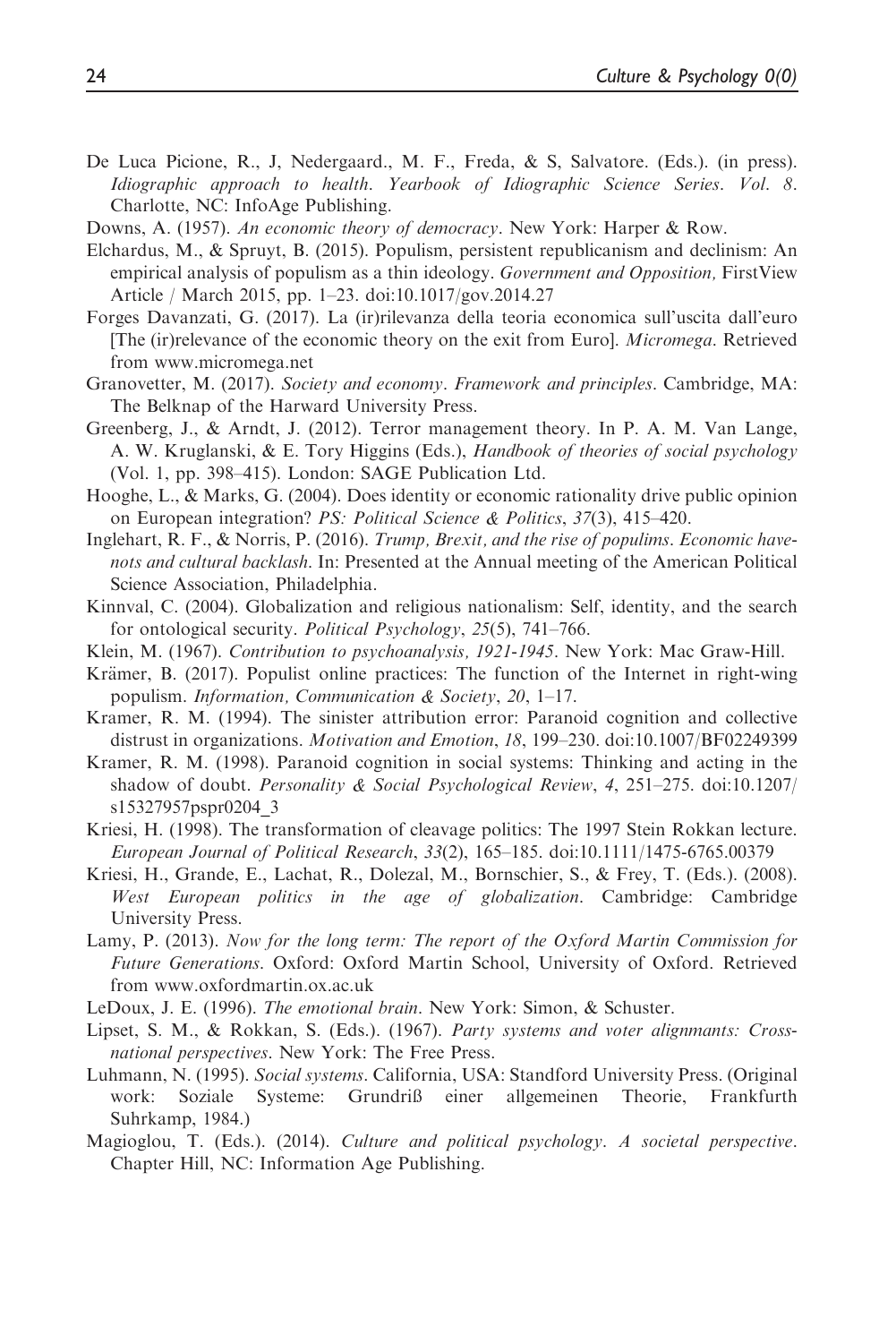- Matte Blanco, I. (1975). The unconscious as infinite sets. An essay in bi-logic. London: Gerald Duckworth.
- Maturana, H., & Varela, F. (1980). Autopoiesis and cognition. New York: Springer Science & Business Media.

Müller, J.-W. (2016). *What is populism*? Philadelphia: University of Pennsylvania Press.

- Murphy, S. T., & Zajonc, R. B. (1993). Affect, cognition, and awareness: Affective priming with optimal and suboptimal stimulus expo-sures. Journal of Personality & Social Psychology, 64, 723–739. doi:10.1037/0022-3514.64.5.723
- Mutz, D. (1998). Impersonal influence: How perceptions of mass collectives affect political attitudes. Cambridge: Cambridge University Press.
- Ostrom, E. (1990). Governing the commons. The evolution of institutions for collective action. Cambridge: Cambridge University Press.
- Pennacchi, L. (2014). Filosofia dei beni comuni. Crisi e primato della sfera pubblica [Philosophy of the commons. Crisis and primacy of the public sphere]. Roma: Donzelli Editore.
- Piketty, T. (2014). Capital in the twenty-first century. Cambridge, MA: Harward University Press (original work: Editions du Seuil, Paris, 2013).
- Rosanvallon, P. (2008). Counter-democrazy. Politics in the age of distrust. Cambridge: Cambridge University Press (original work 2006).
- Salvatore, S. (2012). Social life of the sign: Sensemaking in society. In J. Valsiner (Ed.), The Oxford handbook of culture and psychology (pp. 241–254). Oxford: Oxford Press.
- Salvatore, S. (2016a). Psychology in black and white. The project of a theory-driven science. Charlotte, NC: Information Age Publishing
- Salvatore, S. (2016b). The cultural psychology of desire. In J. Valsiner, G. Marsico, N. Chaudhary, T. Sato,  $&V.$  Dazzani (Eds.), *Psychology as the science of human being*. The Yokohama manifesto. Annals of theoretical psychology (pp. 33–49). Heidelberg, New York, Dordrecht, London: Springer.
- Salvatore, S. (2017). Culture as dynamics of sense-making. A semiotic and embodied framework for socio-cultural psychology. Cambridge: Cambridge Handbook of Culture & Psychology.
- Salvatore, S. (2018). Culture as dynamics of sense-making. A semiotic and embodied framework for socio-cultural psychology. In J. Valsiner & A. Rosa (Eds.), The Cambridge Handbook od Sociocultural Psychology, 2nd Edition (pp. 35–48). Canbridge: Canbridge University Press.
- Salvatore, S., Fini, V., Mannarini, T., Veltri, G. A., Avdi, E., Battaglia, F., . . . Kullasepp, K. (2018). Symbolic universes between present and future of Europe. First results of the map of European societies' cultural milieu. PLoS ONE, 13(1), e0189885. doi:10.1371/ journal.pone.0189885
- Salvatore, S., Forges Davanzati, G., Poti, S., & Ruggieri, R. (2009). Mainstream economics and sense-making. Integrative Psychological and Behaviour Science, 45(2), 158–177.
- Salvatore, S., & Freda, M. F. (2011). Affect, unconscious and sensemaking. A psychodynamic, semiotic and dialogic model. New Ideas in Psychology, 29, 119-135.
- Salvatore, S., Gennaro, A., & Valsiner, J. (2014). *Multicentric identities in a globalizing* world. Yearbook of Idiographic Science Series. Vol. 5. Charlotte, NC: InfoAge Publishing.
- Salvatore, S., & Valsiner, J. (2010). Between the general and the unique: Overcoming the nomothetic versus idiographic opposition. *Theory and Psychology*,  $20(6)$ , 817–833.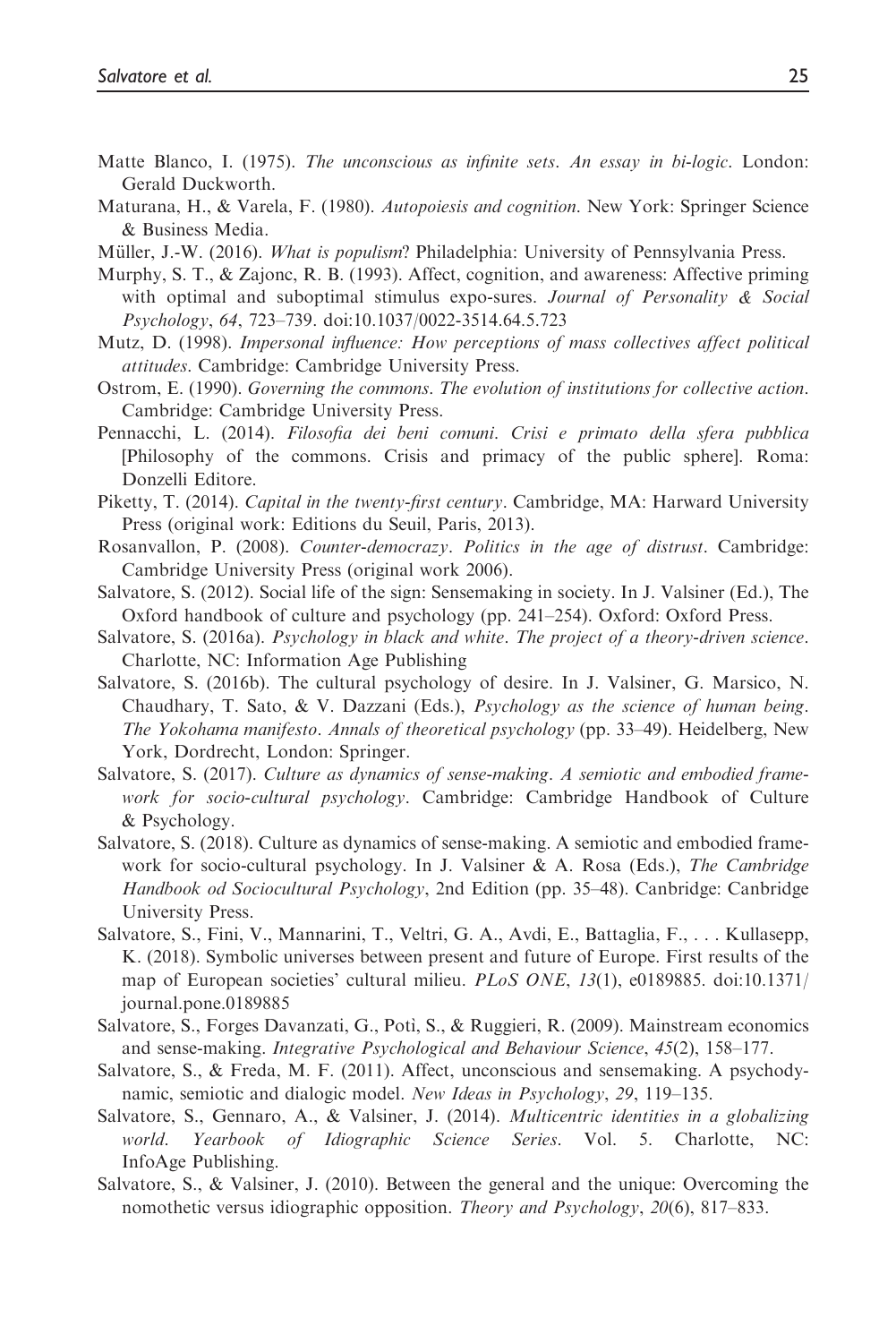- Salvatore, S., & Venuleo, C. (2013). Field dependency and contingency in the modelling of sensemaking. Papers on Social Representation, 22(2), 21.1–21.41.
- Salvatore, S., & Zittoun, T. (2011). Outlines of a psychoanalytically informed cultural psychology. In S. Salvatore & T. Zittoun (Eds.), Cultural psychology and psychoanalysis in dialogue. Issues for Constructive Theoretical and Methodological Synergies (pp. 3–46). Charlotte, NC, USA: Information Age Publishing.
- Sammut, G., Foster, J., Salvatore, S., Andrisano-Ruggieri, R. (Eds.). (2016). Methods of psychological intervention. Yearbook of idiographic science series. Vol. 7. Charlotte, NC: InfoAge Publishing.
- Sammut, G., Jovchelovitch, S., Buhagiar, L. J., Veltri, G. A., Redd, R., & Salvatore, S. (2017). Arabs in Europe: Arguments for and against integration. Peace and Conflict: Journal of Peace Psychology. DOI: 10.1037/pac0000271
- Schliewe, S., Chaudhary N., & Marsico, P. (Eds.). (2018). Cultural psychology of intervention in the globalized world. Charlotte, NC: Information Age Publishing.
- Solomon, S., Greenberg, J., & Pyszczynski, T. (1991). A terror management theory of social behavior: The psychological functions of self-esteem and cultural worldviews. Advances in Experimental Social Psychology, 24, 93–159.

Stein, R. (1991). *Psychoanalytic theories of affect*. London: Karnac Books.

- Strandell, J. (2016). Culture, cognition and behavior in the pursuit of self-esteem. *Poetics*, 54, 14–24.
- Taggart, P. (2002). Populism and the pathology of representative politics. In Y. Mény & Y. Surrel (Eds.), *Democracies and the populist challenge* (pp. 62–80). New York: Palgrave.
- Tajfel, H., & Turner, J. C. (1986). The social identity theory of intergroup behavior. Psychology of Intergroup Relations, 5, 7–24.
- Tonti, M., & Salvatore, S. (2015). Homogenization of classification functions measurement (HOCFUN): A method for measuring the salience of emotional arousal in thinking. The American Journal of Psychology, 128(4), 469–483.
- Turner, J. C., Hogg, M. A., Oakes, P. J., Reicher, S. D., & Wetherell, M. S. (1987). Rediscovering the social group: A self-categorization theory. Oxford: Blackwell.
- Uslaner, E. M. (2009). Corruption. In G. T. Swendsen & G. L. H. Swendsen (Eds.), Handbook of social capital (pp. 127–141). Cheltenham, UK: Edward Elgar.
- Utting, P., Razavi, S., & Varghese Burchholz, R. (Eds.). (2012). The global crisis and transformative social change. New York: Palgrave.
- Valsiner, J. (1998). The guided mind. A sociogenetic approach to personality. Cambridge, MA: Harvard University Press.
- Valsiner, J. (2007). Culture in minds and societies. Foundations of cultural psychology. New Delhi: Sage.
- Valsiner, J. (2014). An invitation to cultural psychology. London: Sage Publications.
- Valsiner, J., Marsico, G., Chaudhary, N., Sato, T., & Dazzani, V. (Eds.). (2016). Psychology as the science of human being. The Yokohama manifesto. Annals of theoretical psychology. Heidelberg, New York, Dordrecht, London: Springer.
- Vitale, E. (2013). Contro i beni comuni. Una critica illuminista [Against commons: An illuminist critique]. Bari: Laterza.
- Wilkinson, R., & Pickett, K. (2009). The spirit level: Why greater equality makes societies stronger. New York, Berlin, London, Sydney: Bloomsburry Press.
- Zittoun, T. (2006). Transitions. Charlotte, NC: Information Age Publishers.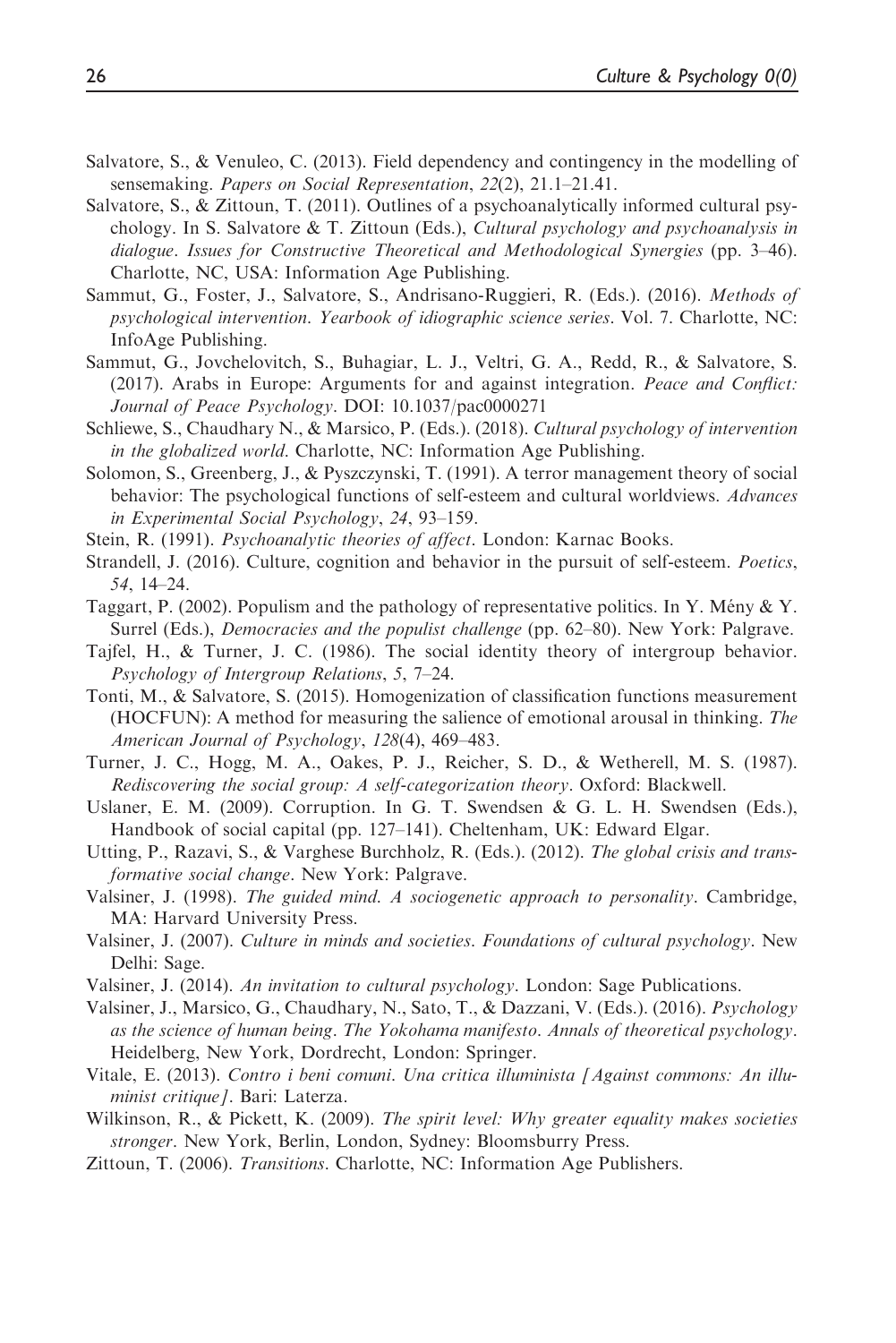### Author biographies

Sergio Salvatore is a professor of Dynamic Psychology at the Department of History, Society and Humanities, University of Salento. His scientific interests regard the psychodynamic and semiotic theorization of mental phenomena and the methodology of analysis of psychological processes as field dependent dynamics. He also takes an interest in theory and the analysis of psychological intervention in clinical, scholastic, organizational and social fields. On these issues he has designed and managed various scientific projects (e.g. www.recrire.eu) and published about 250 works.

Terri Mannarini is associate professor of Social Psychology at the University of Salento, Lecce, Italy. Her research interests cover political, social and community psychology. Her work has been focusing on community participation, collective action, acculturation processes, and gender stereotypes.

Evrinomi Avdi is associate professor in clinical psychology at the School of Psychology of the Aristotle University of Thessaloniki, Greece. She is a clinical psychologist, psychodynamic psychotherapist and dramatherapist. Her research interests lie in applying discursive and narrative research to the study of the process of psychotherapy, as well as the experience of serious illness. She is particularly interested in exploring the links between deconstructive research and actual clinical practice.

Fiorella Battaglia is currently associate professor of Philosophy at the Ludwig-Maximilans-University Munich, Chair IV Philosophy and Political Theory, directed by Prof. Dr. h.c. Julian Nida-Rümelin. She works in philosophy and ethics of the technologies, focusing on applied ethics and with an emphasis on metaethical questions. She also has an interest in political philosophy and social theory.

Marco Cremaschi is "Professeur des Universités en Urbanisme", and director of the Master in Urban Planning and Design at the Urban School, SciencesPo, Paris. His research interests lie mostly in the fields of urban development, policies, planning and design. He has been working on a few major projects dealing with the changing spatial organization of European cities and their consequent impacts on urban policies: and the arrival of refugees and immigrants, in particular in small cities. He published or edited 12 books, and more than 140 papers on housing, urban planning, and the European Union programmes for cities.

Viviana Fini is psychologist, psychotherapist, PhD in territorial Policies and Local Project. She has conducted action-research activities in the sphere of local, social and organizational development. Those activities were supported by an epistemic and theoretical-methodological re-conceptualization of the construction "development". At the base of your work, the focus of socio-symbolic dimensions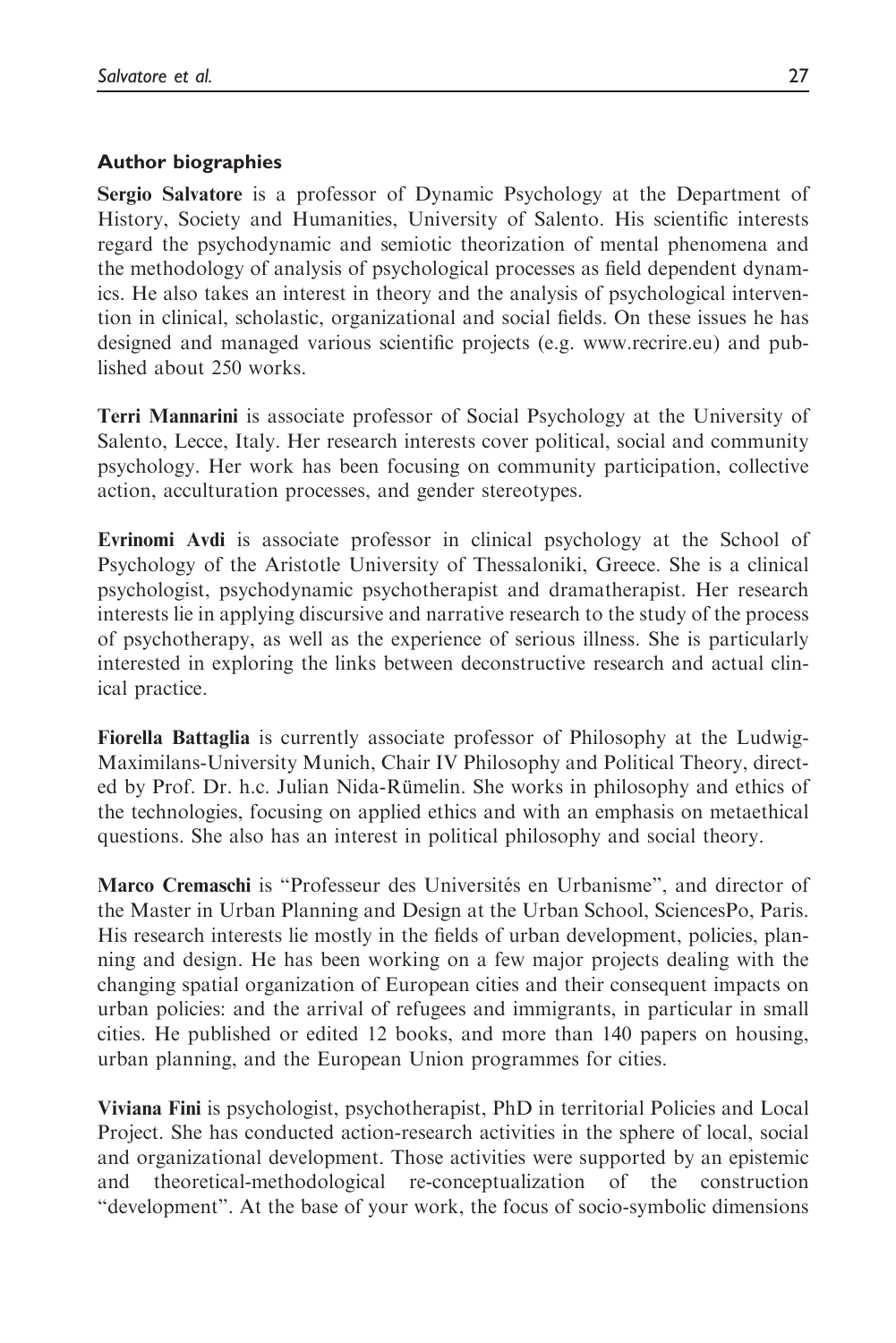that orientate the action systems (individual and/or collective). Author of various articles about mediation of socio-symbolic dimensions in the interpretation of public policies.

Guglielmo Forges Davanzati is an associate professor of Political Economy at the University of Salento. His research interests are in the field of labour economics, in a PostKeynesian and Institutional theoretical framework. He also wrote on the foundations of Political Economcy, with particular reference to the links between Economics and Psychology.

Irini Kadianaki is an assistant professor of Social Psychology at the Department of Psychology, University of Cyprus. She has received a BA in Psychology from the University of Athens and an MPhil and a PhD in Social and Developmental Psychology from the University of Cambridge, UK. Her research focuses on the interconnection between representations and identities concerning social groups that are frequent targets of stigmatization, such as migrants, LGBT people and people diagnosed with mental illness. She is part of the editorial board of the journal Culture & Psychology.

Anna Krasteva is professor of political sciences at the New Bulgarian University, founder and director of CERMES (Centre for Refugees, Migration and Ethnic Studies), doctor honoris causa of University Lille 3, France. She has authored and edited 29 books and published numerous articles in about twenty countries. Her main fields of research and teaching are migration and border policies and politics; populism; citizenship and civic mobilisations on- and off-line. She has been guest professor at numerous universities. She is editor-in-chief of Southeastern Europe (Brill), member of the editorial boards of Nationalism and ethnic politics (Routledge), and Europeana (Shangai and Paris).

Katrin Kullasepp is associate professor of General Psychology at Tallinn University. Her main research areas are the professional identity construction; national identity, culture, representations and policy design.

Anastassios Matsopoulos is a permanently certified school psychologist in the US and Greece and a tenured assistant professor of School Psychology at the University of Crete, Greece. He has worked as a psychologist in the New York State public schools and has also taught for many years in US universities, training doctoral level school psychologists. He is currently the Director of School Psychology Lab at the University of Crete Research Center. His research focuses on global & cross cultural issues of School Psychology, vulnerable populations (e. g. refugees), cross cultural issues of resilience, teacher consultation, resilience and teacher evaluation. Professor Matsopoulos is currently the Chair of the Parent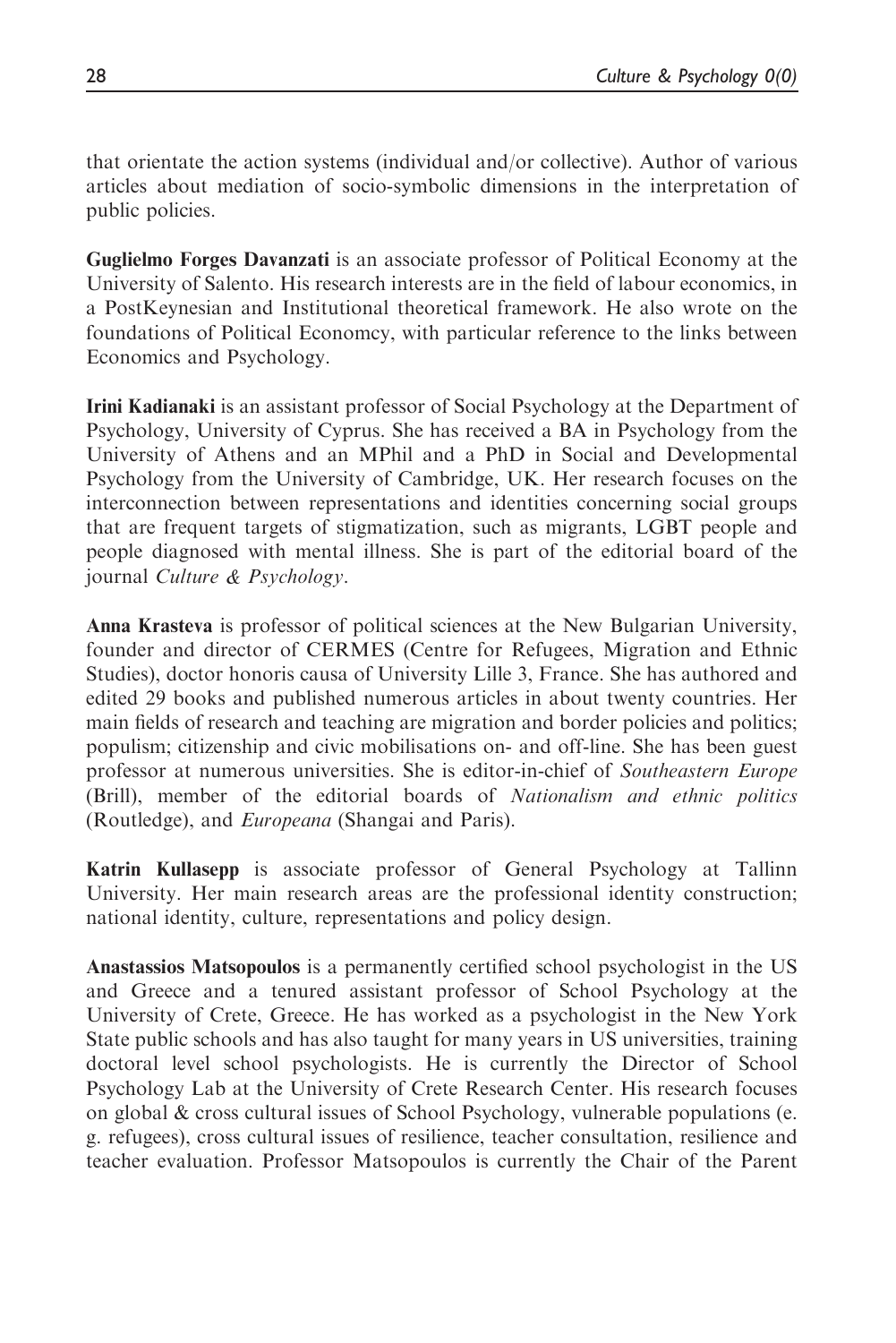Education & Family Resilience committee of the International School Psychology Association (ISPA).

Martin Mølholm is assistant professor of discourse studies at Aalborg University. His research is concentrated around discourse-archaeological description of work life discourses and the analysis of work life dispositif's and how the subjectification of the late-modern working human being affects his/her quality of life with a specific focus on the antagonistic relation between the discourses on globalization, lifelong learning & development and stress. In addition, Martin Mølholm is also doing governmentality studies with a specific attention to political decision making processes.

Rozlyn Redd holds a PhD in Sociology from Columbia University, USA. She is currently research associate at the Imperial College, London. She has been postdoc researcher at University of Leicester during the RECRIRE project.

Alessia Rochira is a Research Fellow in social psychology (RE.CRI.RE – H2020 – Euro Society – 2014) at the Department of History, Society and Human Studies (University of Salento – Lecce) where she is also fixed-term contract professor in social and community psychology. Her research interests cover several topics at the crossroads between social and community psychology, such as interethnic relations,acculturation, sense of community, community resilience, social representations, common sense justice and legal compliance.

Federico Russo is senior researcher at the Department of History, Society and Human Studies of the University of Salento, where he teaches Political Science and International Relations. His research interests include European integration, comparative politics, and agenda-setting studies. He co-authored several articles on the political consequences of the economic crisis including "From agenda setters to agenda takers? The determinants of party issue attention in times of crisis", recently published in *Party Politics*.

Alfonso Santarpia is an humanistic psychotherapist, associate Professor of Clinical Psychology at Aix-Marseille Université. His research is concerned with approaches in the humanistic-existential traditions: The discursive and therapeutic effects of language; the effects of artistic (Classical Music, Clown-therapy), poetic (Haiku) and spiritual mediation (shamanism) on patients in psycho-oncology; Emotional experiences in psychopathology.

Gordon Sammut is senior lecturer in social psychology at the University of Malta and visiting fellow at the London School of Economics and Political Science. His research interests concern intercultural and intergroup relations, social influence, the spiral of conflict and group polarisation, attributions of ignorance in outgroup